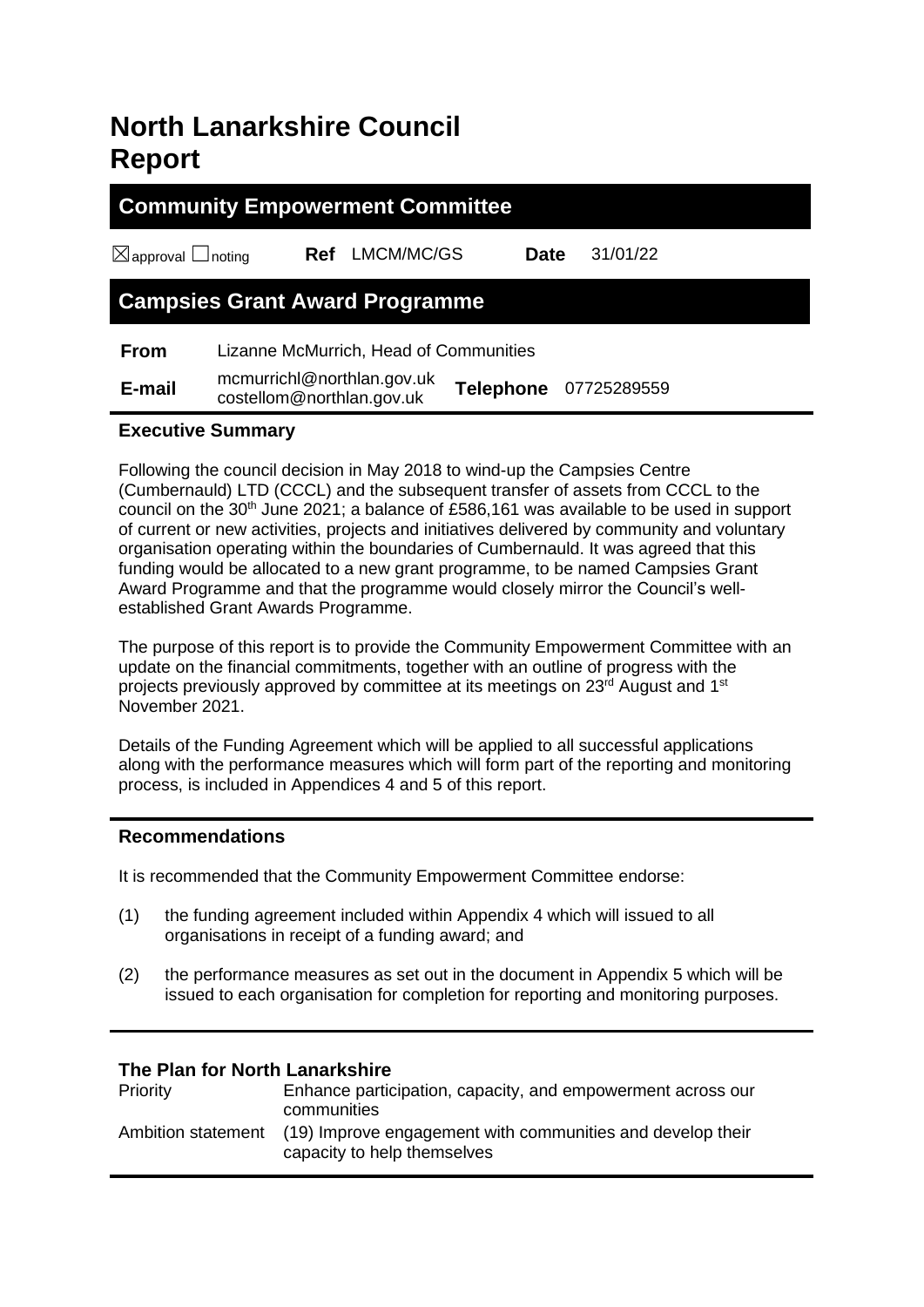#### **1. Background**

#### **1.1 Funding Allocations – Campsies Grants Programme**

- 1.1.1 The programme was funded from the balance of unaccounted funds at the time of the winding-up of CCCL and the transfer of assets into the council. £586,161 was available for the programme
- 1.1.2 Two rounds of the programme have been delivered during 2021.

#### **2. Report**

#### 2.1 **Campsies Grant Awards Programme – Round 1 Update**

2.1.1 Further to the decisions made at the Community Empowerment Committee on  $23<sup>rd</sup>$ August 2021, where 9 organisations were approved for Round 1 funding, progress updates are provided in Appendix 1. Funding has now been released to eight organisations and monitoring arrangements are now operational.

#### 2.2 **Campsies Grant Awards Programme – Round 2 Update**

- 2.2.1 Further to the decisions made at the Community Empowerment Committee on  $1<sup>st</sup>$ November 2021, Officers have now notified all applicants regarding the outcome of the round two applications. Feedback and further guidance has been offered to organisations whose applications were unsuccessful.
- 2.2.2 The 23 organisations recommended for approval in principle are listed in Appendix 2. They have been contacted by officers to discuss the next steps, including confirmation of any conditions that require to be satisfied.
- 2.2.3 As previously indicated, to achieve a balanced budget, the funding award for each organisation will be reduced by 1%. The new award value has been included in Appendix 2.
- 2.2.4 Cumbernauld Councillors (Ward, 2,3 and 4) have been invited to attend an update briefing to hear feedback from any due diligence checks made by officers.
- 2.2.5 Funding is now in the process of being released to all organisations and monitoring arrangements have been confirmed. The monitoring process will continue until the funding period is concluded. The funding period duration will be between 12 and 24 months.

#### 2.3 **Funding Agreement / Performance Monitoring**

- 2.3.1 An updated funding agreement (included in Appendix 4 of this report for the information of members) has been prepared. This updated funding agreement will be applied to all organisations awarded £5,000 or more The funding agreement requires to be accepted and signed off by the organisation before funding is released.
- 2.3.2 The funding agreement is issued with a Table of Performance measures (see Appendix 5). This will be used by organisation to report performance and expenditure and is required to be submitted by the organisation on a quarterly basis. Following submission, the monitoring officer will arrange to meet the organisation to discuss and check the contents.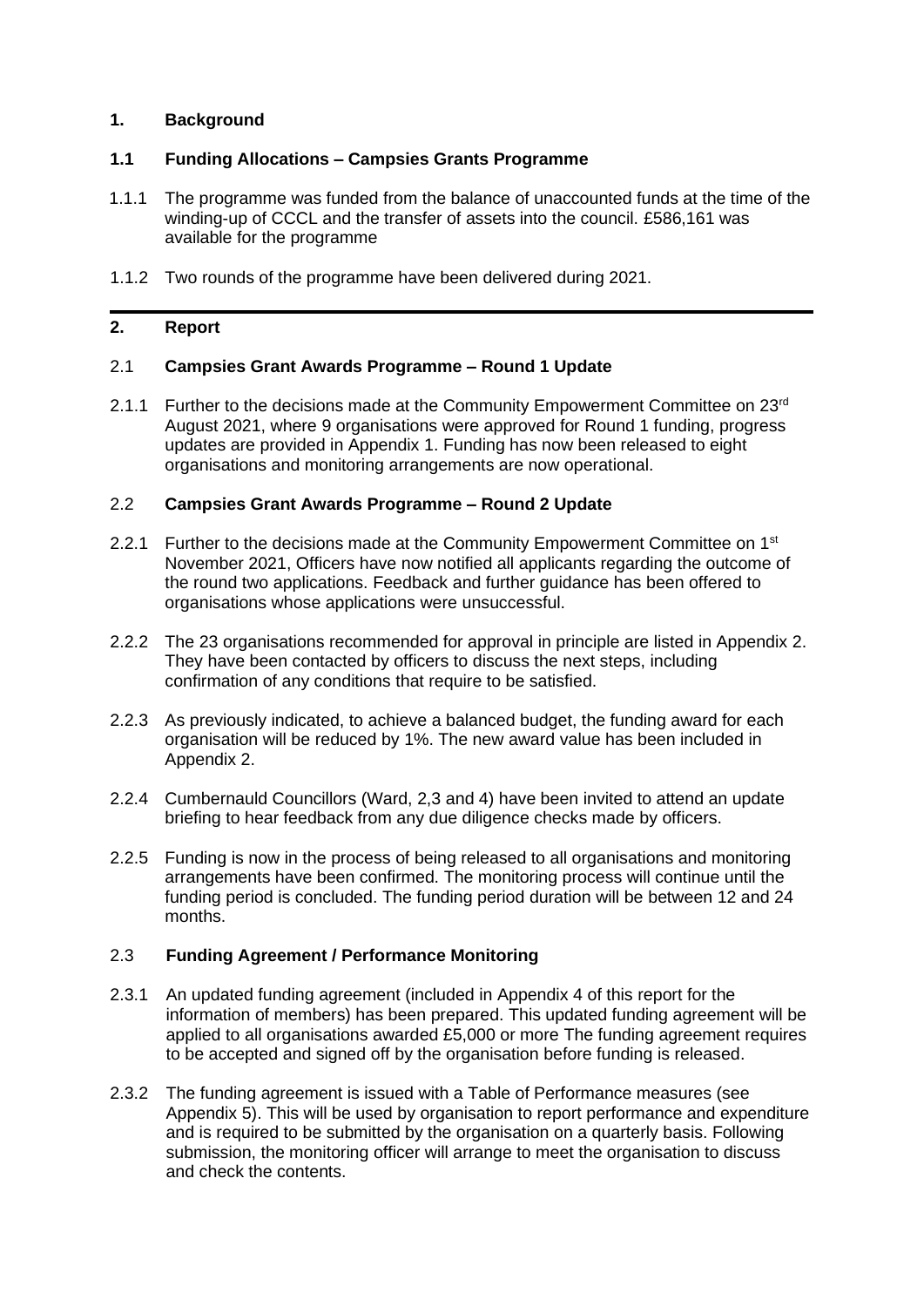- 2.3.3 Funded organisation from Campsies Grant Awards (Round 1) will be due to submit their first returns by 28<sup>th</sup> February 2022.
- 2.3.4 Funded organisation from Campsies Grant Awards (Round 2) will be due to submit their first returns by 29<sup>th</sup> April 2022.

#### 2.4 **Budget Commitments and Position**

2.4.1 Appendix 3 outlines the commitments for both rounds of the Campsies Grant Award Programme. The remaining balance is £132.69. The programme is fully committed and there will be no further rounds at this time.

#### **3. Public Sector Equality Duty and Fairer Scotland Duty**

- 3.1 Fairer Scotland Duty
- 3.1.1 The approved award criteria have been subject to an integrated Fairer Scotland Duty/Equality Impact Assessment as carried out previously for the Council's Grant Award Programme.
- 3.2 Equality Impact Assessment
- 3.2.1 The approved award criteria have been subject to an integrated Fairer Scotland Duty/Equality Impact Assessment as carried out previously for the Council's Grant Award Programme.

#### **4. Impact**

- 4.1 Financial impact
- 4.1.1 Details of the Campsies Grant Programme applications assessed to date together with recommendations are listed in Appendix 1 and 2. Awards will be met from the funding transferred to the council following the dissolution of CCCL.
- 4.2 HR policy / Legislative impact
- 4.2.1 None.
- 4.3 Technology / Digital impact
- 4.3.1 None specific to the Council's Digital NL programme.
- 4.4 Environmental impact
- 4.4.1 Some of the organisations funded via the Campsies Grant Programme deliver programmes/ services that impact positively on the environment of North Lanarkshire communities.
- 4.5 Communications impact
- 4.5.1 None specific to the content of this report.
- 4.6 Risk impact
- 4.6.1 None.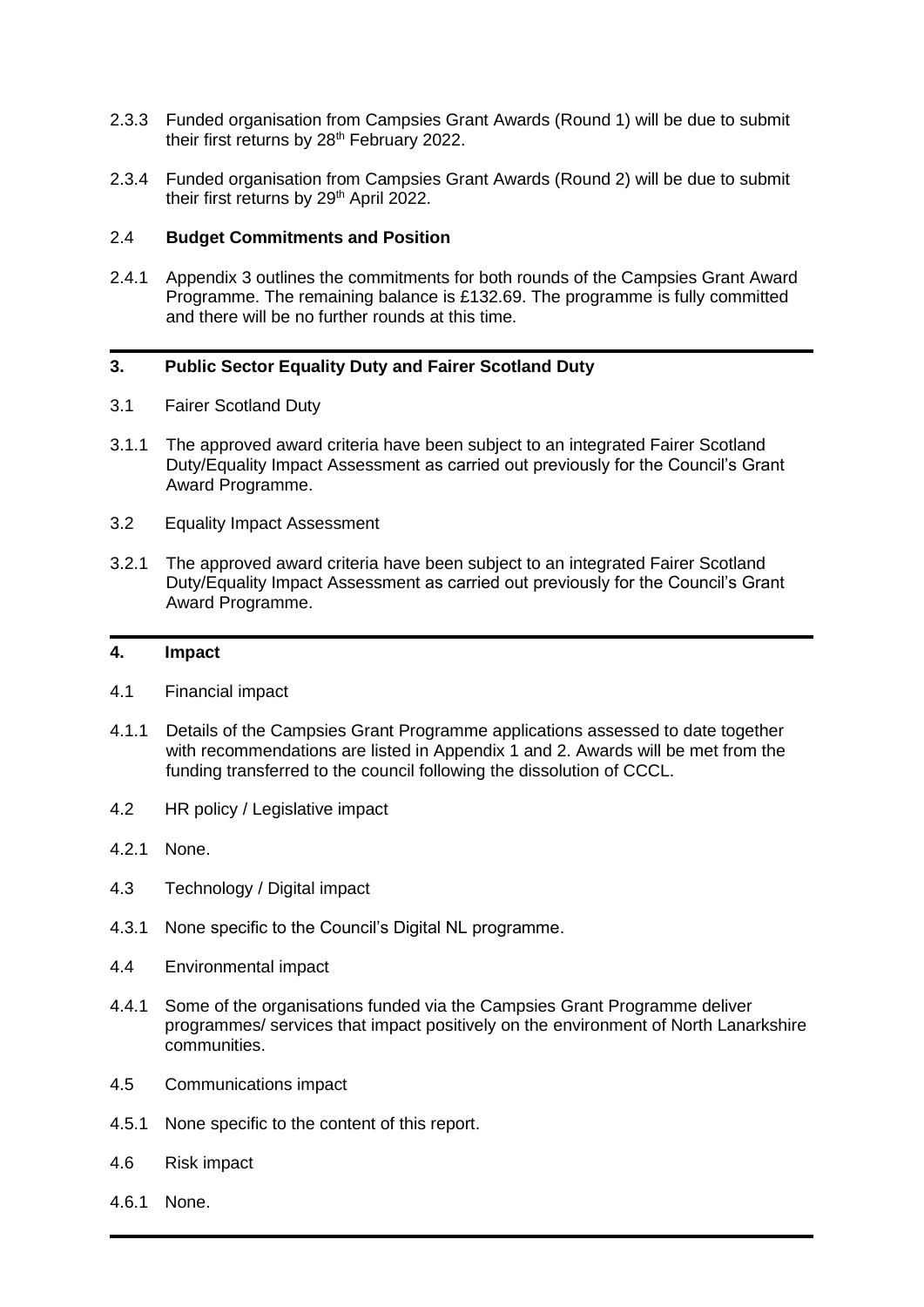#### **5. Measures of success**

- 5.1 Outcomes delivered by the Grant Funded Organisations meet those set out in their applications.
- 5.2 Suitably robust governance and oversight arrangements in place to consider and allocate the residual balance of funds transferring from CCCL to the council.
- 5.3 Funding allocated to projects which benefit Cumbernauld while also supporting The Plan for North Lanarkshire whilst considering wider relevant criteria.
- 5.4 Impact and outcomes delivered by the funded projects meet those as set out in the initial applications and as per assessment recommendations.
- 5.5 Compliance with Following the Public Pound requirements and accountability and transparency of the funding allocation, monitoring and reporting procedures.
- 5.6 Increased number of local community groups involved in the process ensuring a wider approach to community engagement in relation to project design and delivery.
- 5.7 Increased awareness of grant application and assessment process within communities leading to increased application levels for projects leading to wider benefits for the Cumbernauld area.

#### **6. Supporting documents**

- 6.1 Appendix 1 Campsies Grant Award Programme Round 1 Successful Applicants (Updates)
- 6.2 Appendix 2 Campsies Grant Award Programme Round 2 List of Successful Organisations and New Award Values
- 6.3 Appendix  $3 -$  Budget Position as of  $31<sup>st</sup>$  January 2022
- 6.4 Appendix 4 Campsies Grant Award Programme (Funding Agreement)
- 6.4 Appendix 5 Campsies Grant Award Programme (Performance Measures)

Ly median

**Lizanne McMurrich Head of Communities**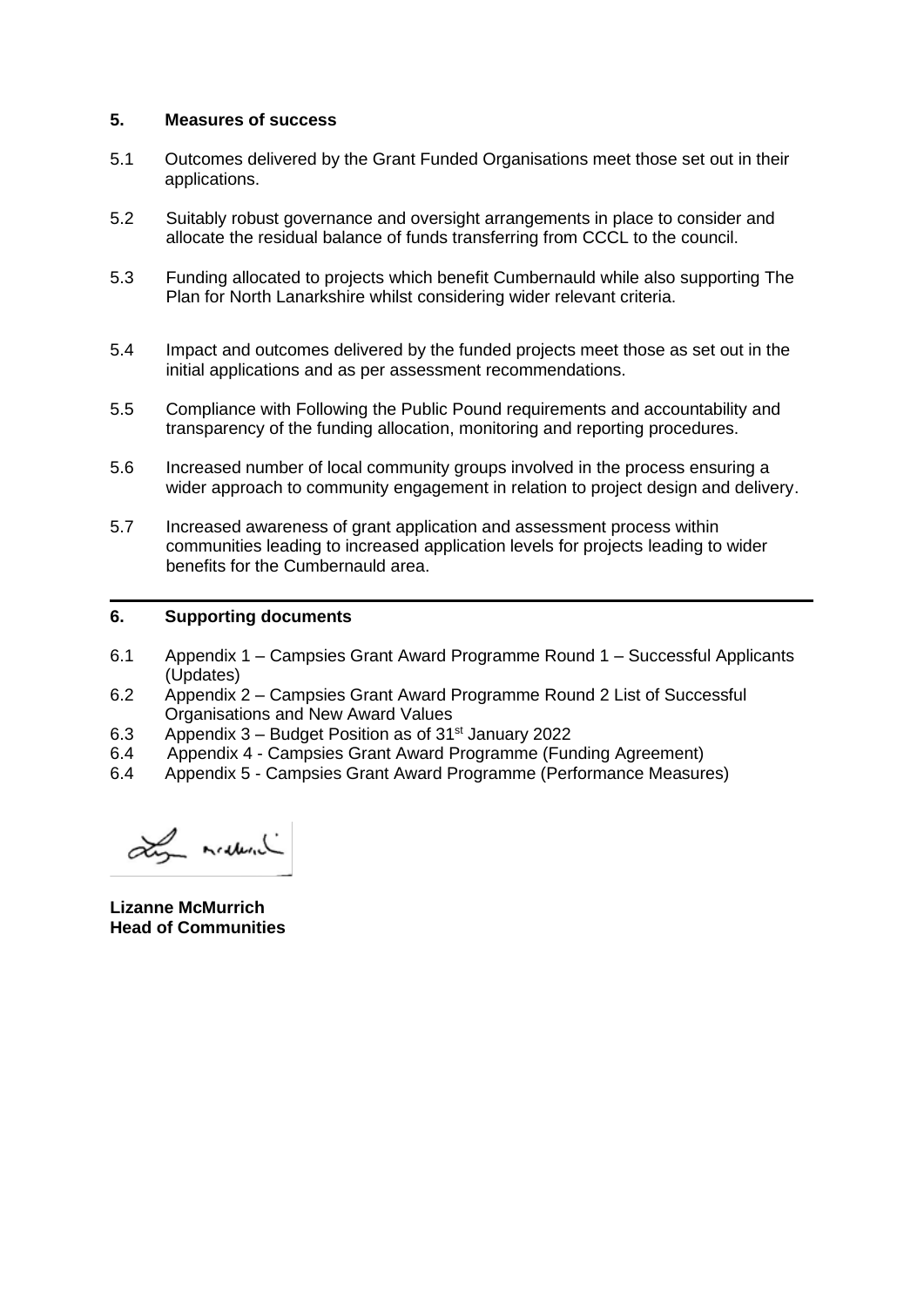### **CAMPSIES GRANT AWARD PROGRAMME ROUND 1 – SUCCESSFUL APPLICANTS (UPDATES)**

| <b>Assessed Projects</b>                                   |                                                                                                                                                                                                                                  |                 |                      |                                                                                                                                                                  |
|------------------------------------------------------------|----------------------------------------------------------------------------------------------------------------------------------------------------------------------------------------------------------------------------------|-----------------|----------------------|------------------------------------------------------------------------------------------------------------------------------------------------------------------|
| <b>Community Organisation</b>                              | <b>Description</b>                                                                                                                                                                                                               | <b>Location</b> | <b>Funding Award</b> | <b>Status</b>                                                                                                                                                    |
| Cumbernauld Action on Care of<br>the Elderly (CACE)        | Assist with employee and<br>programme costs                                                                                                                                                                                      | Cumbernauld     | £50,000              | Funding agreement accepted and funds have been released.<br>Project start date 1 <sup>st</sup> November 2021                                                     |
| <b>Cumbernauld Poverty Action</b>                          | Assist with costs of recruiting a<br>Volunteer Development Worker                                                                                                                                                                | Cumbernauld     | £49.936              | Funding agreement accepted and funds have been released.<br>Project start date 1 <sup>st</sup> November 2021                                                     |
| <b>Cumbernauld YMCA</b>                                    | Assist with costs of purchasing a<br>Portakabin                                                                                                                                                                                  | Cumbernauld     | £50,000              | Funding agreement accepted and funds have been released.<br>Project start date 1 <sup>st</sup> November 2021                                                     |
| <b>Cumbernauld Colts Community</b><br><b>Football Club</b> | Assist with costs of School<br>Coaching Staff, purchasing a<br>Community Club Electric van,<br>purchasing of equipment and all<br>costs involved with running the<br>Summer Camp                                                 | Cumbernauld     | £35,090              | Funding agreement accepted and funds have been released.<br>Project start date 1 <sup>st</sup> November 2021                                                     |
| The Scottish Centre for Children<br>with Motor Impairments | Assist with employee cost,<br>advertising costs, equipment costs<br>and travel expenses                                                                                                                                          | Cumbernauld     | £37,448.61           | Funding agreement accepted and funds have been released.<br>Project start date 1 <sup>st</sup> November 2021                                                     |
| Kildrum Primary School Parent<br>Council                   | Assist with costs of developing a<br>play area                                                                                                                                                                                   | Cumbernauld     | £50,000              | Due to the project being within an education site. Additional<br>checks and plans are required. Additional planning underway<br>and costings are being reviewed. |
| <b>Scottish Wildlife Trust</b>                             | Assist with costs of installing<br>threshold panels at 13 key<br>entrance points in the 3 reservoirs                                                                                                                             | Cumbernauld     | £24,648              | Funding agreement accepted and funds have been released.<br>Project start date 1 <sup>st</sup> November 2021                                                     |
| <b>ENABLE Scotland (Leading the</b><br>Way)                | Assist with staffing costs                                                                                                                                                                                                       | Cumbernauld     | £50,000              | Funding agreement accepted and funds have been released.<br>Project start date 1 <sup>st</sup> November 2021                                                     |
| North Area Crime Prevention<br>Panel                       | Assist with costs of fitting security<br>markings to school bicycles,<br>purchasing and fitting of alarms to<br>Senior Citizens houses and<br>disabled persons living alone,<br>volunteer equipment and<br>promotional materials | Cumbernauld     | £14,740              | Funding agreement accepted and funds have been released.<br>Project start date 1 <sup>st</sup> November 2021                                                     |
|                                                            |                                                                                                                                                                                                                                  | Total:          | £361,862.61          |                                                                                                                                                                  |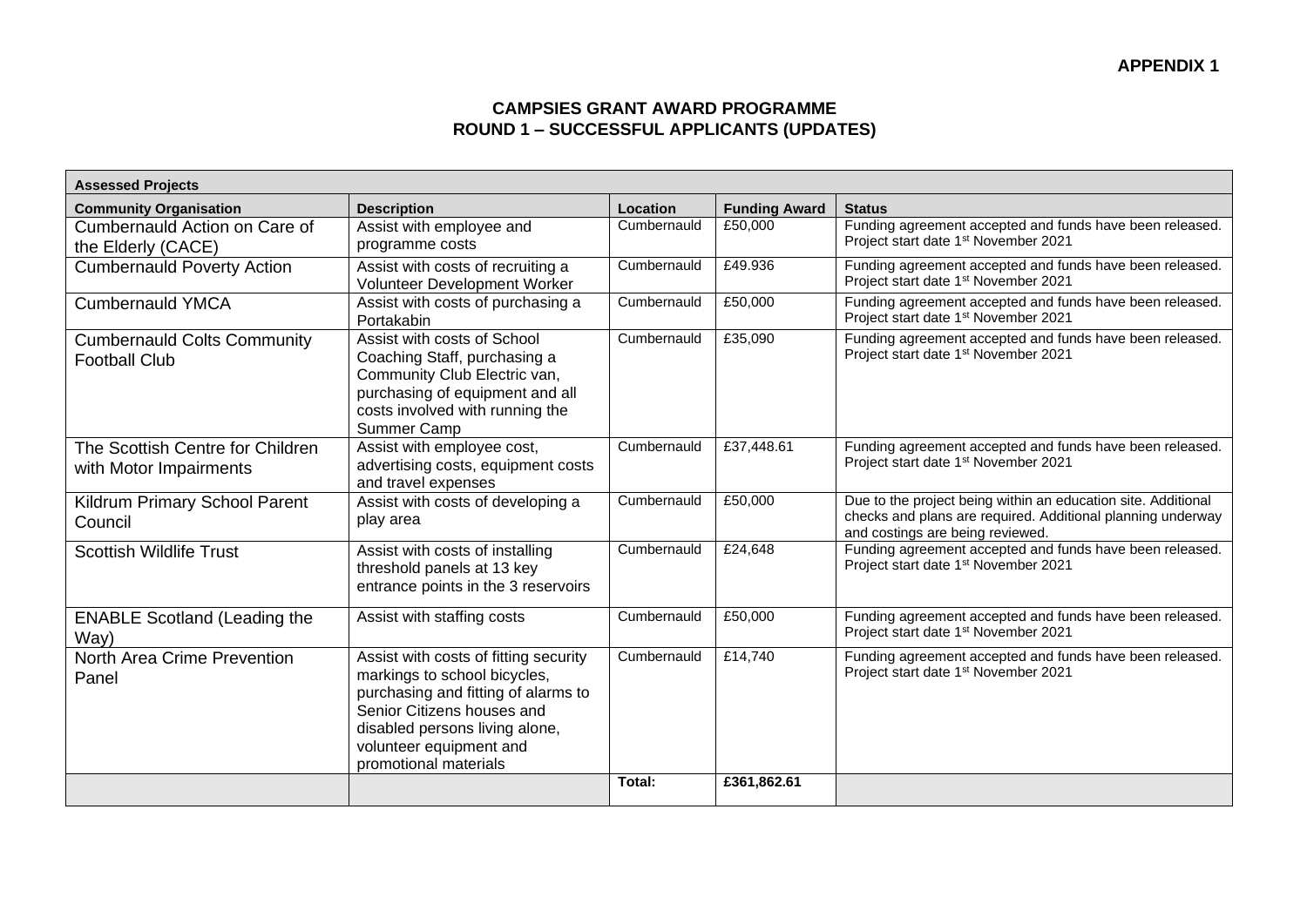#### **CAMPSIES GRANT AWARD PROGRAMME (ROUND 2) LIST OF SUCCESSFUL ORGANISATIONS AND NEW AWARD VALUES**

| <b>Name of Organisation</b>             | <b>Description</b> | <b>Grant request</b> | Recommendation | <b>Updated Award Value</b> |
|-----------------------------------------|--------------------|----------------------|----------------|----------------------------|
| <b>Cornerstone House Centre</b>         |                    | £10,000              | Approve        | £9,900                     |
| One Parent Families Scotland            |                    | £9,995.00            | Approve        | £9895.05                   |
| Partners in Play                        |                    | £10,000              | Approve        | £9,900                     |
| Abronhill Regeneration Forum            |                    | £10,000              | Approve        | £9,900                     |
| <b>Cumbernauld Community Forum</b>      |                    | £9,200               | Approve        | £9,108                     |
| Cumbernauld Free Church of<br>Scotland  |                    | £10,000              | Approve        | £9,900                     |
| Freedom City Church                     |                    | £9,962.00            | Approve        | £9862.38                   |
| St. Lucy's Youth Zone                   |                    | £10,000              | Approve        | £9,900                     |
| <b>Cumbernauld Resilience</b>           |                    | £10,000              | Approve        | £9,900                     |
| <b>RECAP Cumbernauld</b>                |                    | £9,360.00            | Approve        | £9266.40                   |
| <b>Cumbernauld and Kilsyth Care</b>     |                    | £10,000              | Approve        | £9,900                     |
| 2496 Cumbernauld Squadron air<br>Cadets |                    | £10,000              | Approve        | £9,900                     |
| Friends of Cumbernauld Care Home        |                    | £10,000              | Approve        | £9,900                     |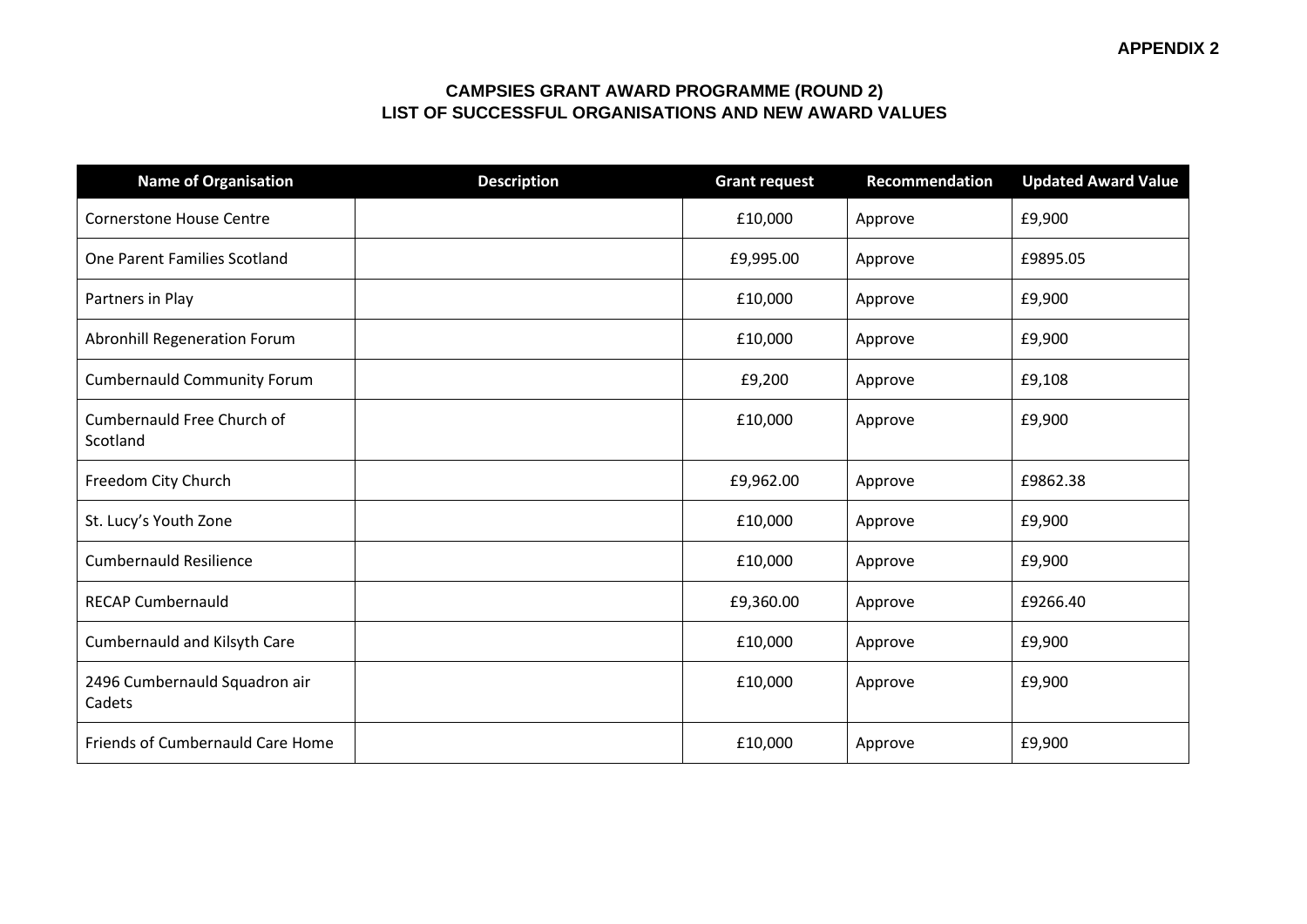#### **CAMPSIES GRANT AWARD PROGRAMME (ROUND 2) LIST OF SUCCESSFUL ORGANISATIONS AND NEW AWARD VALUES**

| <b>Name of Organisation</b>                           | <b>Description</b> | <b>Grant request</b> | <b>Recommendation</b> | <b>Updated Award Value</b> |
|-------------------------------------------------------|--------------------|----------------------|-----------------------|----------------------------|
| North Lanarkshire Chiefs Basketball<br>Club           |                    | £9,500.00            | Approve               | £9,405                     |
| Palacerigg Community Trust                            |                    | £9,995.00            | Approve               | £9,895.05                  |
| St. Lucy's Primary School Parents<br>Council          |                    | £8,692.00            | Approve               | £8605.08                   |
| Take Heart for the Nations<br>(Cumbernauld Food Bank) |                    | £9,740.00            | Approve               | £9,642.60                  |
| Watch us Grow                                         |                    | £10,000              | Approve               | £9,900                     |
| <b>Cumbernauld Village Community</b><br>Council       |                    | £10,000              | Approve               | £9,900                     |
| <b>New Adventures</b>                                 |                    | £10,000              | Approve               | £9,900                     |
| Cumbernauld PS parent council                         |                    | £9,986.00            | Approve               | £9886.14                   |
| <b>Dullatur Community Council</b>                     |                    | £10,000              | Approve               | £9,900                     |
| Westfield PS parent council                           |                    | £10,000              | Approve               | £9,900                     |
|                                                       |                    |                      | <b>TOTAL:</b>         | 224,165.70                 |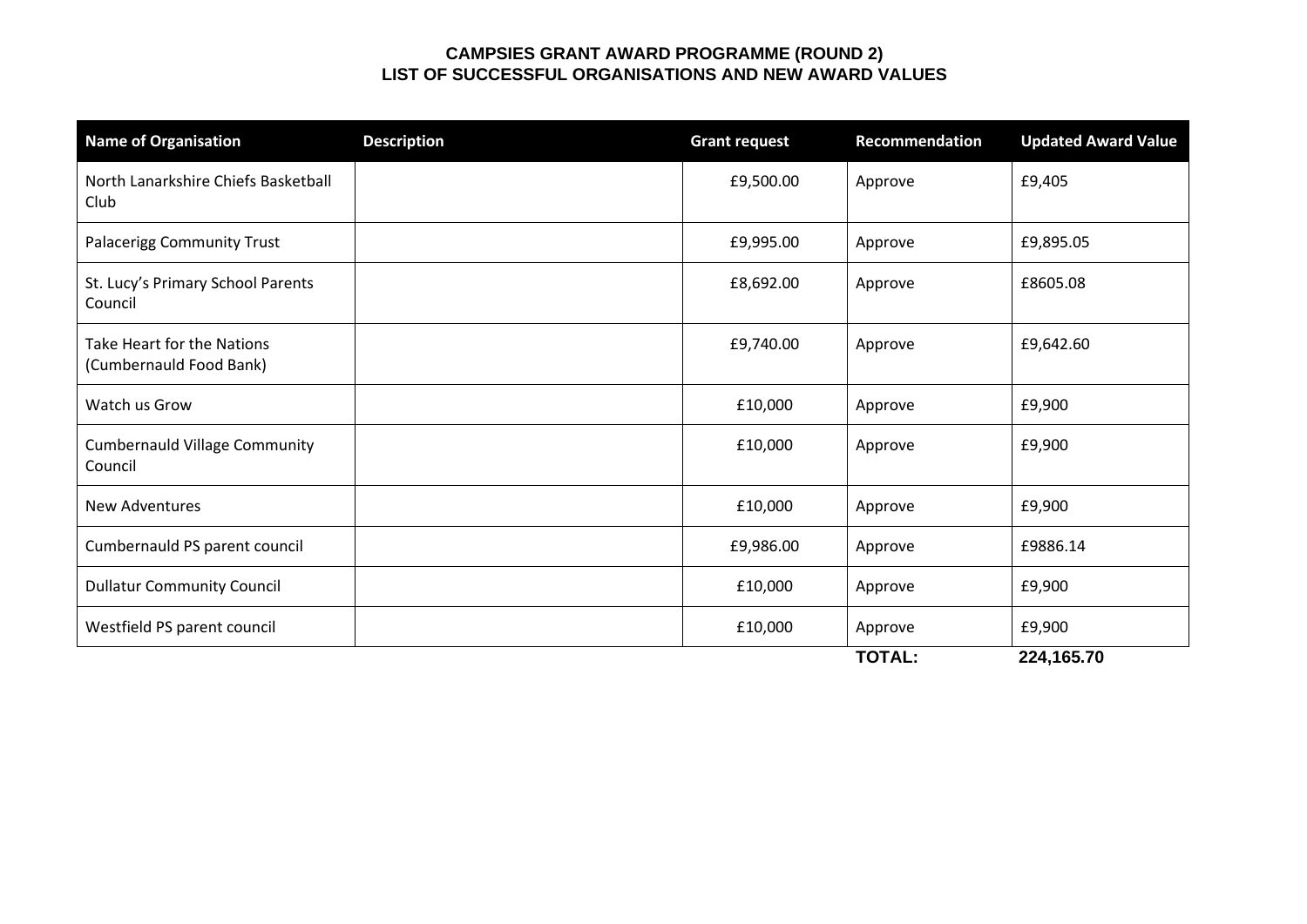# **BUDGET POSITION AS AT 31ST JANUARY 2022**

#### **Balance as of 21st June 2021: £586,161 (as allocated to Campsies Grant Award Programme)**

| <b>Expenditure</b>                       |            |
|------------------------------------------|------------|
| Campsies Grant Award Programme (Round 1) | 361,862.61 |
| Campsies Grant Award Programme (Round 2) | 224,165.70 |
| <b>TOTAL:</b>                            | 586,028.31 |
| <b>BALANCE:</b>                          | 132.69     |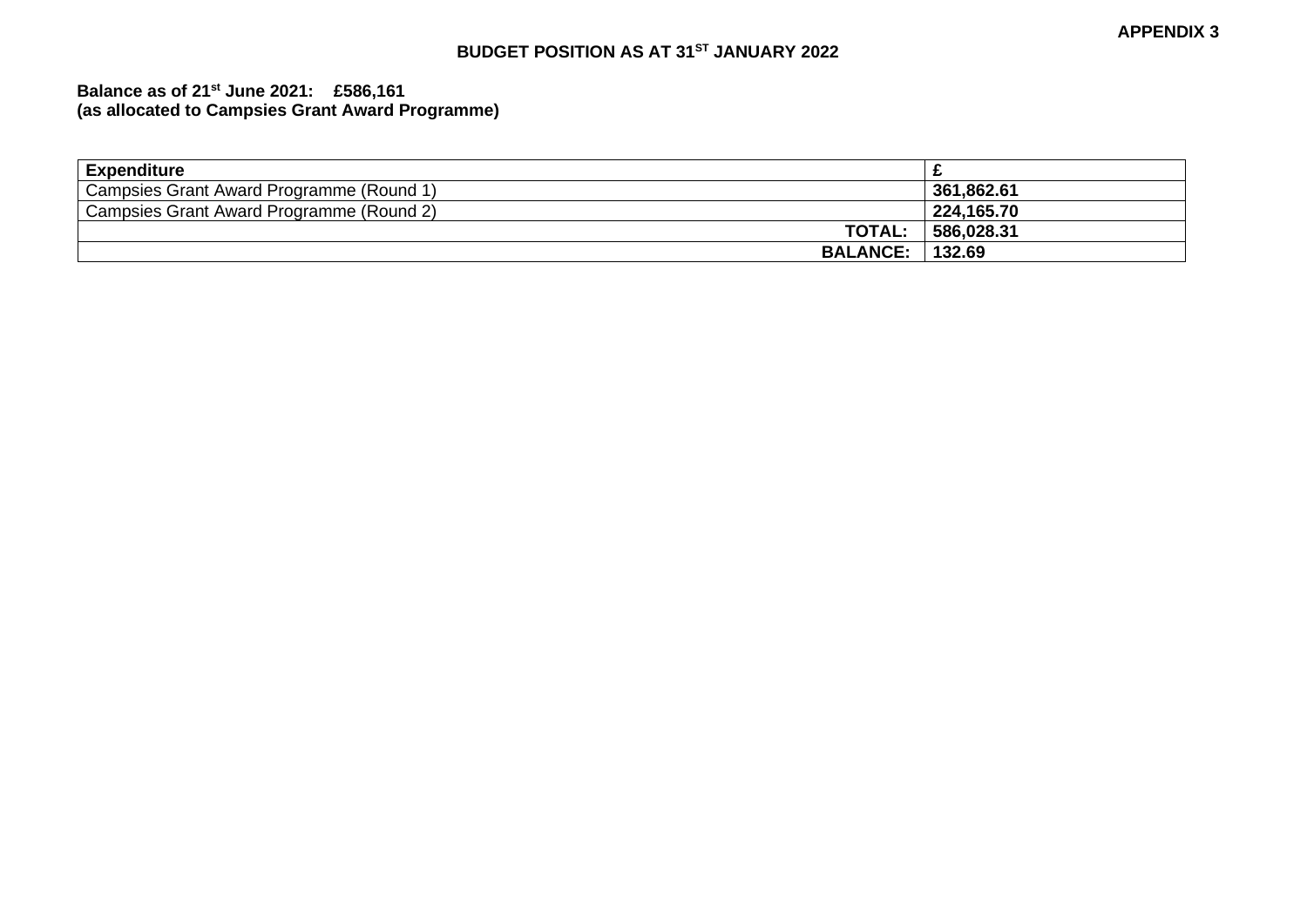# **CAMPSIES GRANT AWARD PROGRAMME (FUNDING AGREEMENT)**

|                | <b>North</b><br>Lanarkshire<br>Council                                                                                        | <b>Funding Agreement</b><br><b>Campsies Grant Award Programme</b>                                                                              |                                                                                                                                                                                  |
|----------------|-------------------------------------------------------------------------------------------------------------------------------|------------------------------------------------------------------------------------------------------------------------------------------------|----------------------------------------------------------------------------------------------------------------------------------------------------------------------------------|
|                |                                                                                                                               | <b>Summary</b>                                                                                                                                 |                                                                                                                                                                                  |
|                | <b>Parties to the Agreement</b>                                                                                               |                                                                                                                                                |                                                                                                                                                                                  |
|                | 2. Name of the applicant organisation                                                                                         | 1. North Lanarkshire Council represented by Enterprise and Communities.                                                                        |                                                                                                                                                                                  |
|                | <b>Pre-conditions</b>                                                                                                         |                                                                                                                                                |                                                                                                                                                                                  |
| 3.<br>4.       | agreement.                                                                                                                    |                                                                                                                                                | The organisation must be in receipt of grant funding on an annual basis of over £5,000.<br>The organisation must be a properly constituted body with the power to enter into the |
|                | <b>Duration of the Agreement</b>                                                                                              |                                                                                                                                                |                                                                                                                                                                                  |
|                |                                                                                                                               | October 2022 unless previously terminated in accordance with this agreement or<br>extended by mutual agreement with the monitoring officer.    | 5. The Agreement will commence on 1 <sup>st</sup> November 2021 and shall be terminated on 31 <sup>st</sup>                                                                      |
|                | <b>Services to be provided</b>                                                                                                |                                                                                                                                                |                                                                                                                                                                                  |
|                | attached Table of Performance Measures.                                                                                       | 6. The provider shall in exchange for funding provide the service as described in the                                                          |                                                                                                                                                                                  |
| <b>Finance</b> |                                                                                                                               |                                                                                                                                                |                                                                                                                                                                                  |
|                | <b>General</b>                                                                                                                | and activities as outlined within the funding application.                                                                                     | 7. The Council's Community Empowerment Committee on 23rd August 2021 has agreed<br>that funding of £xxx will be made available to the organisation for delivery of projects      |
|                | 8. Permitted Expenditure                                                                                                      |                                                                                                                                                |                                                                                                                                                                                  |
|                | <b>Employee Costs</b><br><b>Property Costs</b><br><b>Administration Costs</b><br><b>Programme Costs</b><br><b>Other Costs</b> | £<br>£<br>£<br>£<br>£                                                                                                                          |                                                                                                                                                                                  |
|                | <b>Payment</b>                                                                                                                | use of the funding must be discussed with the monitoring officer who consider the<br>request and provide written confirmation of the decision. | 9. Funding will be released for use in accordance with the conditions contained herein<br>and must be used for the purposes detailed in the application. Proposals to vary the   |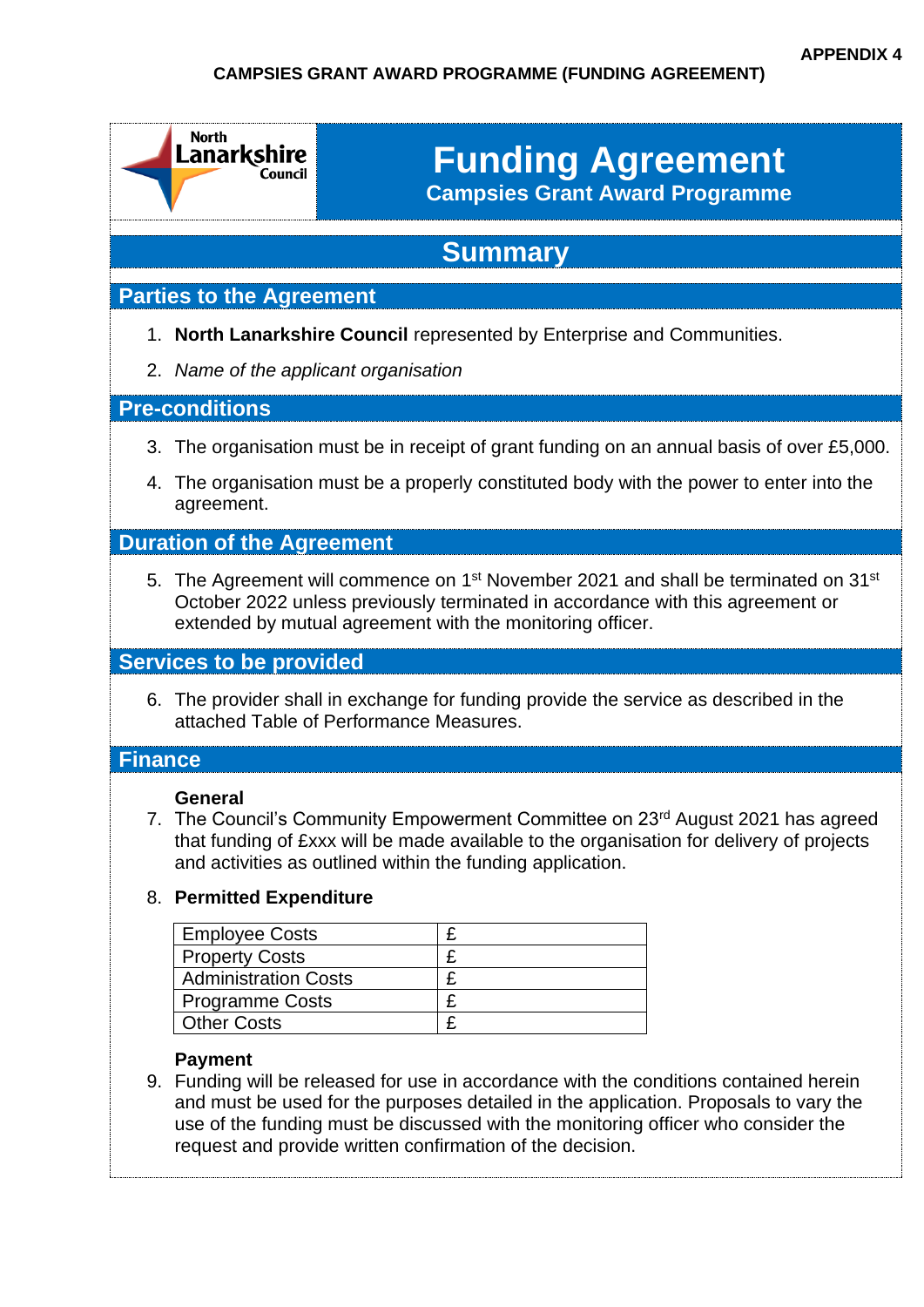| expenditure.                    | 10. In some instances, funding may only be released on submission of proof of                                                                                                                                                                                                                                                                                                                                                                                                |
|---------------------------------|------------------------------------------------------------------------------------------------------------------------------------------------------------------------------------------------------------------------------------------------------------------------------------------------------------------------------------------------------------------------------------------------------------------------------------------------------------------------------|
|                                 |                                                                                                                                                                                                                                                                                                                                                                                                                                                                              |
|                                 |                                                                                                                                                                                                                                                                                                                                                                                                                                                                              |
|                                 | <b>Definitions</b>                                                                                                                                                                                                                                                                                                                                                                                                                                                           |
|                                 | 11. For the purposes of this document the following definitions have been adopted: -                                                                                                                                                                                                                                                                                                                                                                                         |
| "North Lanarkshire<br>Council"  | The local authority for North Lanarkshire as constituted in terms of<br>Local government etc. (Scotland) Act 1994 and hereinafter<br>referred to as 'the council'.                                                                                                                                                                                                                                                                                                           |
| "Enterprise and<br>Communities" | The Service within the council responsible for enterprise and<br>communities. It also provides support to the voluntary sector<br>including grant awards and is responsible for co-ordinating all<br>matters that relate to the application for funding.                                                                                                                                                                                                                     |
| "Applicant organisation"        | This refers to the organisation applying for financial help from the<br>council, hereinafter referred to as the 'organisation', and shall<br>include 'not for profit' incorporated or unincorporated bodies,<br>groups, partnerships or other form of organisation together with its<br>office bearers, directors or partners. Note that this excludes 'sole<br>traders', incorporated bodies that operate without a democratically<br>elected Board and private businesses. |
| "Constituted body"              | An organisation regulated by documents which set out the manner<br>in which the organisation operates and includes as appropriate<br>their constitution, partnership agreement or Memorandum and<br>Articles of Association. Such documents need to<br>comprehensively describe the framework within which the<br>organisation operates and its internal rules, including dissolution<br>procedures.                                                                         |
| "Revenue Funding"               | Funding provided for ongoing, regular, or running costs including<br>salary costs, minor equipment and consumables, administration<br>costs and expenditure on the programme of activities to be<br>delivered.                                                                                                                                                                                                                                                               |
| "Funding Agreement"             | The whole contents of this document, the associated Acceptance<br>Form, the General Conditions of Grant as described in the<br>guidance document provided along with the application form and<br>any other or additional regulations or conditions issued<br>subsequently by the council.                                                                                                                                                                                    |
| "Acceptance Form"               | The form attached to this agreement where the organisation's<br>chairperson and treasurer sign accepting the grant award and<br>acknowledging liability for ensuring that the conditions within the<br>Funding Agreement are complied with, and countersigned by a<br>council officer, accepting, and formalising the agreement.                                                                                                                                             |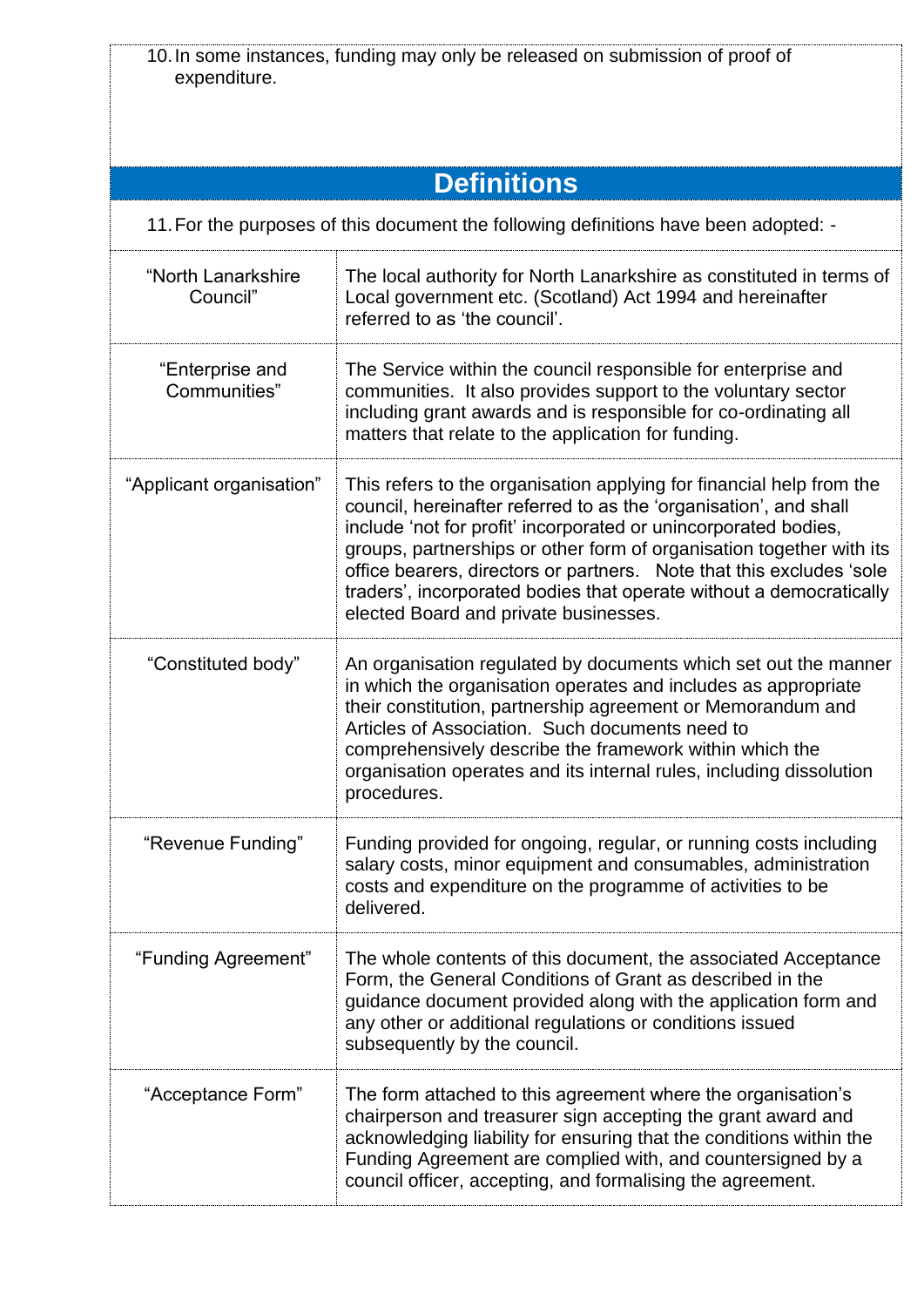# **General Conditions**

#### **Funding Agreement**

- 12.The Council's liability shall be to make payment of the grant to the organisation. All other liabilities or claims are the responsibility of the organisation.
- 13.The council is responsible for ensuring that any funding provided is correctly used and so payment of any grant monies will be made by the council in terms of the conditions listed within this document.
- 14.The council will inform the organisation of any changes in funding regulations that may have a bearing on any financial support offered or any of the funded activities.
- 15.The applicant organisation undertakes and agrees to adhere to and incorporate in this document and further conditions as provided for by the council.
- 16.The organisation undertakes to inform the council if at any time the intention is to dissolve the organisation or if it has not held a management meeting for six months.
- 17.In the case of dissolution, the organisation must ensure that the procedures laid down within its constitution are complied with and that the council are informed in advance of any meetings held to action or discuss dissolution of the organisation. The organisation undertakes to return to the council any unspent grant monies and/or movable items purchased through grant monies.
- 18.The funding from the council to the organisation is dependent upon successful progress towards achieving the agreed outcomes and performance measures. Any unused grant should be returned to the Council.
- 19.The project must be free of any political bias and must not involve political campaigning.
- 20.The construction, validity, performance, and all other matters arising out of and in connection with these conditions of funding shall be governed by the Laws of Scotland.

#### **Use of Information**

21.It is understood that any information supplied to the council in terms hereof may be used or supplied to other appropriate organisations from time to time as may be required.

# **Constitution**

- 22.The applicant organisation undertakes to be properly constituted and to provide copies of its constitution documents to the council. Such documents require the inclusion of dissolution procedures.
- 23.The applicant organisation must ensure that any procedures laid down in its constitution documents relating to dissolution are complied with and that on dissolution any unspent grant money is returned along with any movable items purchased with such grant monies.
- 24.In the case of dissolution, the organisation must notify the council in advance of any meetings held and to forward copies of the agenda, and subsequently the minutes of these meetings.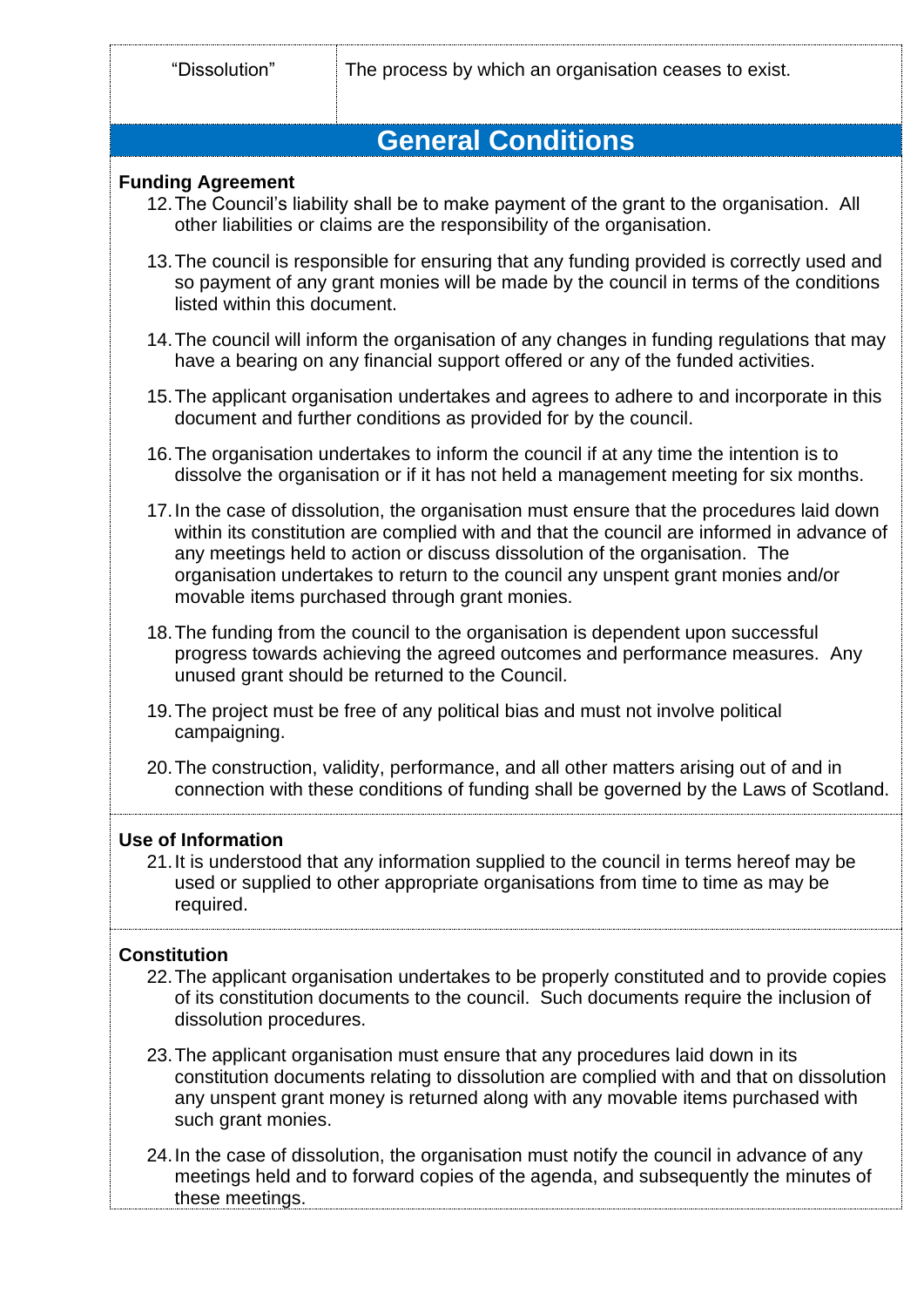25.Any changes in the governing documents of the applicant organisation should be notified to the Council as soon as possible.

#### **Governance**

- 26.In entering into this agreement, the council expects the organisation to comply with relevant and current proper management procedures for voluntary organisations by: -
	- Holding regular management meetings and an Annual General Meeting;
	- Ensuring that the membership of the committee is regularly reviewed to ensure that there is a sufficient number and that they have appropriate skills;
	- Encouraging the widest possible involvement of the relevant sector of the community in the work and development of the organisation;
	- Regularly reviewing financial information at management meetings;
	- Regularly reviewing the organisation's policies and procedures;
	- Undertaking to review or develop any business and/or developmental plans as appropriate;
	- Ensuring that adequate provision is in place for the training of any staff and/or volunteers and that personnel records are securely maintained;
	- Ensuring that any property issues are regularly reviewed and that appropriate policies on letting or sub-leasing are developed;
	- Ensuring that a full inventory and stock control process is maintained;
	- Ensuring that an appropriate funding strategy is in place;
	- Participating in the local community boards and contributing to the local outcome improvement plan;
	- Ensuring that the Monitoring Officer is kept fully informed about the work of the project.

27.In seeking to continuously improve and promote good governance, the council are working in partnership with Voluntary Action North Lanarkshire (VANL) to encourage organisations to undertake regular Organisational Reviews. Organisations in receipt of grant awards through the council are asked to co-operate with a programme of such reviews in partnership with VANL.

**Compliance with Legal and Statutory Requirements**

28.The provision of funding from the council is conditional on compliance with any current legislation governing the conduct of the organisation i.e., incorporated bodies must comply with **The Companies Act 2006** and charities must comply with **The Charities and Trustee Investment (Scotland) Act 2005** and **The Charities Accounts (Scotland) Regulations 2006**.

#### **The Public Sector Equality Duty General Duty**

- 29. Although the onus of the public sector equality duty is on public bodies, the Council requires that the organisations it funds should also pay due regard to the general duty.
- 30.The public equality duty covers the following protected characteristics: age (18+), disability, gender reassignment, pregnancy and maternity, race, religion or belief, sex, and sexual orientation. The duty also covers marriage and civil partnerships, with regard to eliminating unlawful discrimination in employment.
- 31.The general duty has three needs and is a proactive duty. It requires that, when carrying out our functions, we pay due regard to the need to: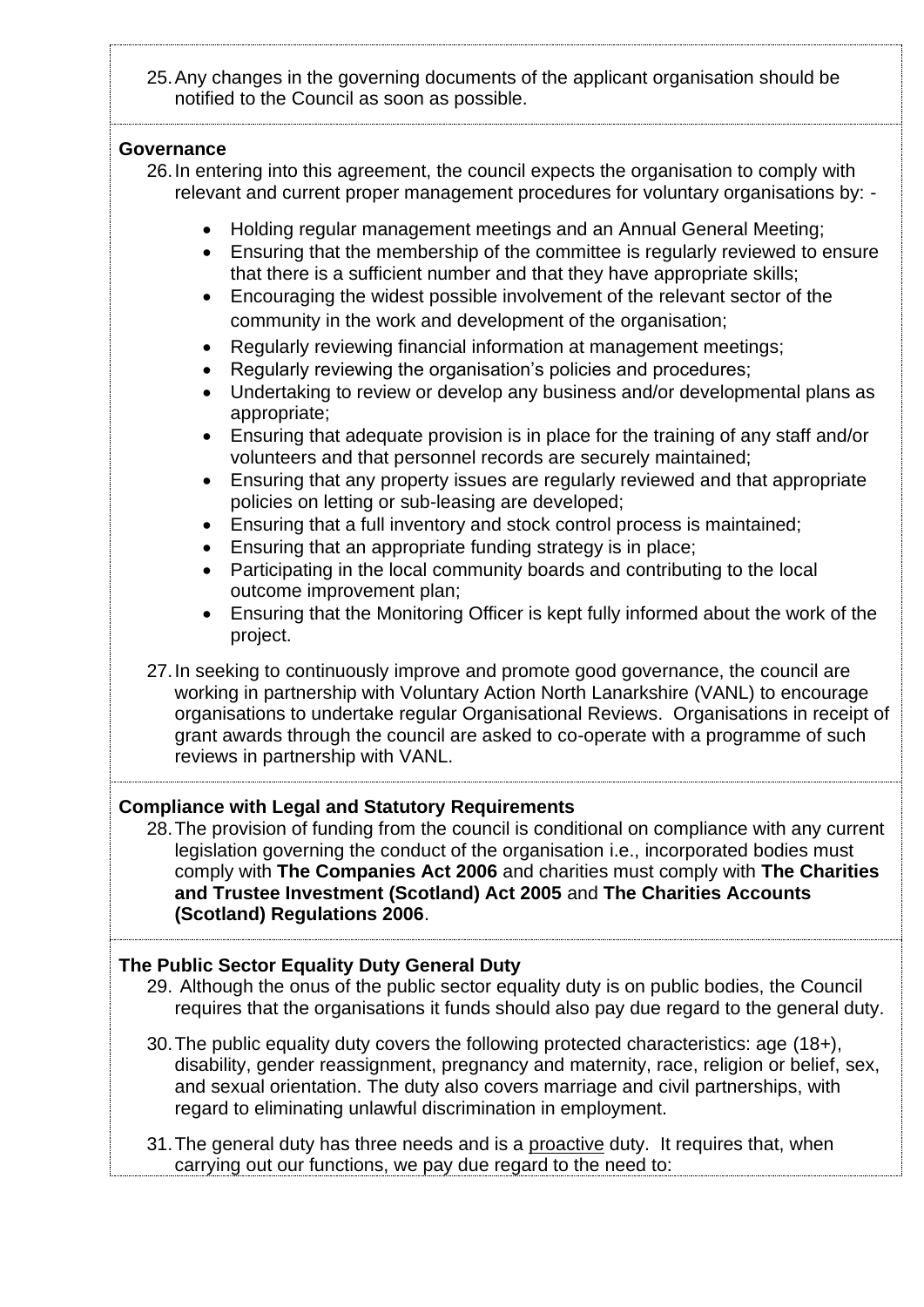| Eliminate unlawful discrimination, harassment, and victimisation and other<br>prohibited conduct;<br>Advance equality of opportunity between people who share a relevant<br>protected characteristic and those who do not;<br>Foster good relations between people who share a protected characteristic and<br>those who do not.<br>32. The Equality Act explains that the second need (advancing equality of opportunity)                                                                                                                                                                                                                                                                                                                                                  |
|-----------------------------------------------------------------------------------------------------------------------------------------------------------------------------------------------------------------------------------------------------------------------------------------------------------------------------------------------------------------------------------------------------------------------------------------------------------------------------------------------------------------------------------------------------------------------------------------------------------------------------------------------------------------------------------------------------------------------------------------------------------------------------|
| involves, in particular, having due regard to the need to: -<br>Remove or minimise disadvantage suffered by people due to their protected<br>$\bullet$<br>characteristics;<br>Take steps to meet the needs of people with certain protected characteristics<br>$\bullet$<br>where these are different from the needs of other people;<br>Encourage people with certain protected characteristics to participate in public<br>life or in other activities where their participation is disproportionately low.                                                                                                                                                                                                                                                               |
| 33. The Act also sets out that:<br>Meeting different needs includes (among other things) taking steps to take<br>$\bullet$<br>account of disabled people's disabilities;<br>Fostering good relations means tackling prejudice and promoting understanding<br>$\bullet$<br>between people from different groups;<br>Meeting the general duty may involve treating some people more favourably<br>than others.                                                                                                                                                                                                                                                                                                                                                                |
| <b>Material Alteration</b><br>34. The grant award may only be used for the purpose (or purposes) originally applied for<br>and any unused grant should be returned to the Council.                                                                                                                                                                                                                                                                                                                                                                                                                                                                                                                                                                                          |
| 35. Any proposed material alteration to activities approved for grant funding will be<br>submitted to the council for approval, including any adjustment in the approved<br>expenditure, the amalgamation of activities approved individually, changes in the<br>management arrangements of the activities, changes to the output targets or to the<br>client group.                                                                                                                                                                                                                                                                                                                                                                                                        |
| 36. The organisation shall notify the council immediately of any material change to the<br>organisation including any change to the office bearers and any changes of address of<br>existing office bearers.                                                                                                                                                                                                                                                                                                                                                                                                                                                                                                                                                                |
| <b>Convictions for Fraud</b><br>37. In entering this agreement it is understood that anyone convicted of fraud should not<br>stand as an office bearer for the organisation. The council should be notified<br>immediately if this is not the case or if this changes at some point during the funding<br>period.                                                                                                                                                                                                                                                                                                                                                                                                                                                           |
| <b>Conflict of Interest</b><br>38. Conflict of interest is the term used to describe a situation where an individual has<br>more than one interest in a decision. In making decisions which involve public money<br>(which a council grant is) it is imperative that all decisions are made in the public<br>interest (and are seen to be made in the public interest) and not in the interests of any<br>individual. All members of the organisations management group should declare any<br>relevant personal interests that they have before any discussion takes place on a<br>subject. Having done so they should take no part in the discussions and should have<br>no influence on the decisions made, and this should be recorded in the minutes of the<br>meeting. |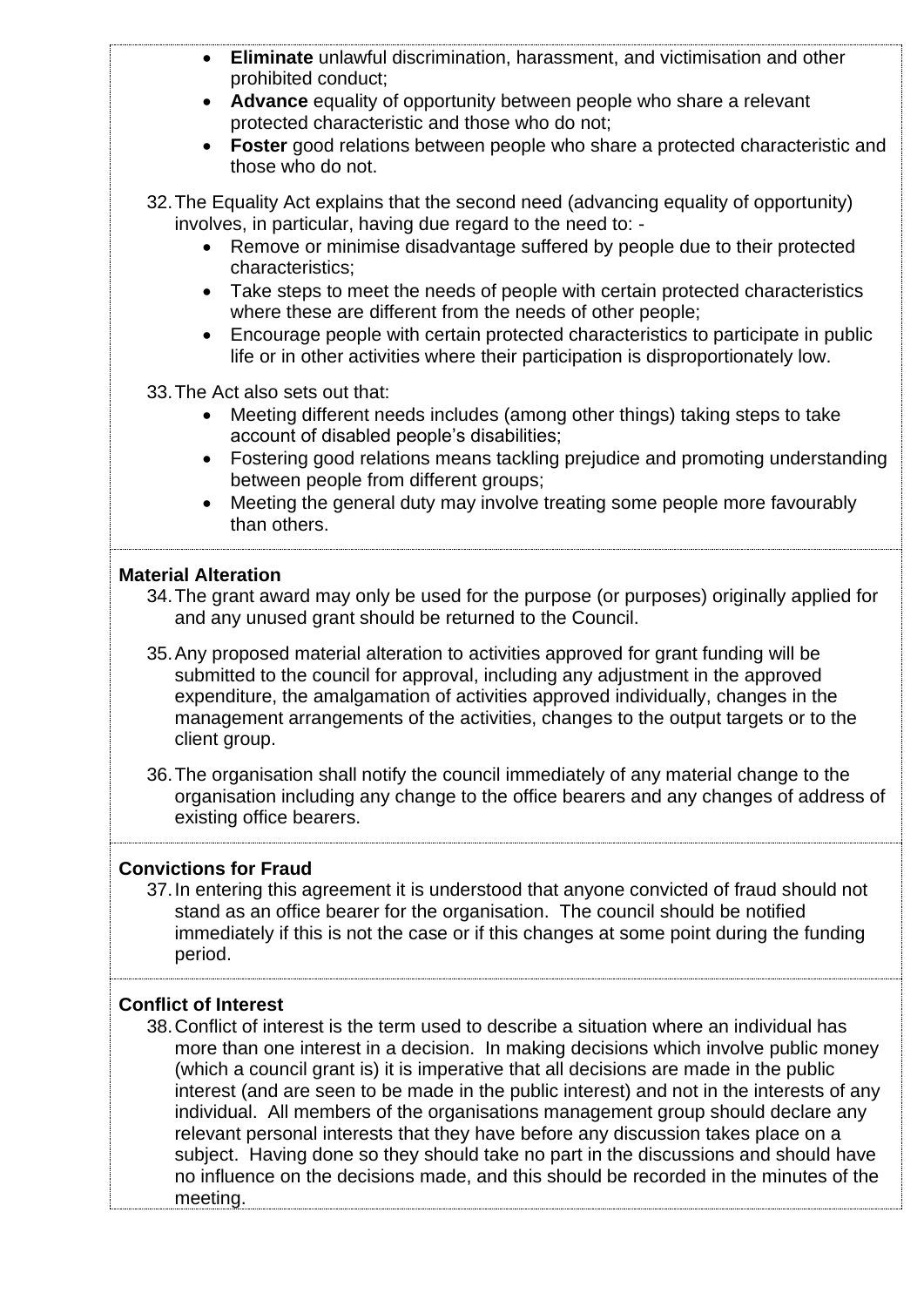- 39.Individuals should be regarded as having an interest (financial or otherwise) in an activity or in the provision of an activity if: -
	- Any spouse, partner or close relative has an interest in it;
	- Any firm of which he or she is a partner has an interest in it;
	- Any company of which he or she is a director, substantial shareholder or employee has an interest in it;
	- Any organisation of which he or she is a management committee member, trustee, employee, voluntary worker, or elected representative has an interest in it.

### **Confidentiality**

- 40.The organisation and its staff shall regard as strictly confidential and shall not disclose to any unauthorised person, at any time during or after the duration of these conditions of funding any information except as specifically required for the purposes of performing its obligations under these conditions.
- 41.The organisation may, with prior consent of the person or their representative, disclose personal, financial, and medical information relating to the person to such other persons possessing a legitimate interest.
- 42.The organisation at all times shall ensure that its employees observe the principal of confidentiality in terms of paragraphs 41 and 42 above.

#### **Data Protection**

43.Organisation's processing personal data will ensure that appropriate technical and organisational measures are taken to protect against unauthorised or unlawful processing of the personal data against loss or destruction. The definitions of 'processing' and 'personal data' shall have the same meanings ascribed to them as in the Data Protection Act 1998.

# **Working with Vulnerable Groups**

- 44.Where the organisation provides activities involving children, young people and/or vulnerable adults they are required to have appropriate policies and practices in place and to provide documentary evidence of this when requested by the Council.
- 45.The organisation shall ensure that all necessary checks have been undertaken relating to the Protection of Vulnerable Groups (PVG) guidance and shall provide council officers when requested with evidence that these checks have been undertaken.

# **Complaints**

46.The organisation shall provide and maintain a complaints procedure acceptable to the council and a copy of this shall be available to people using the activity. In accordance with its own complaints procedure the organisation will maintain a complaints register which will be made available to council officers on request.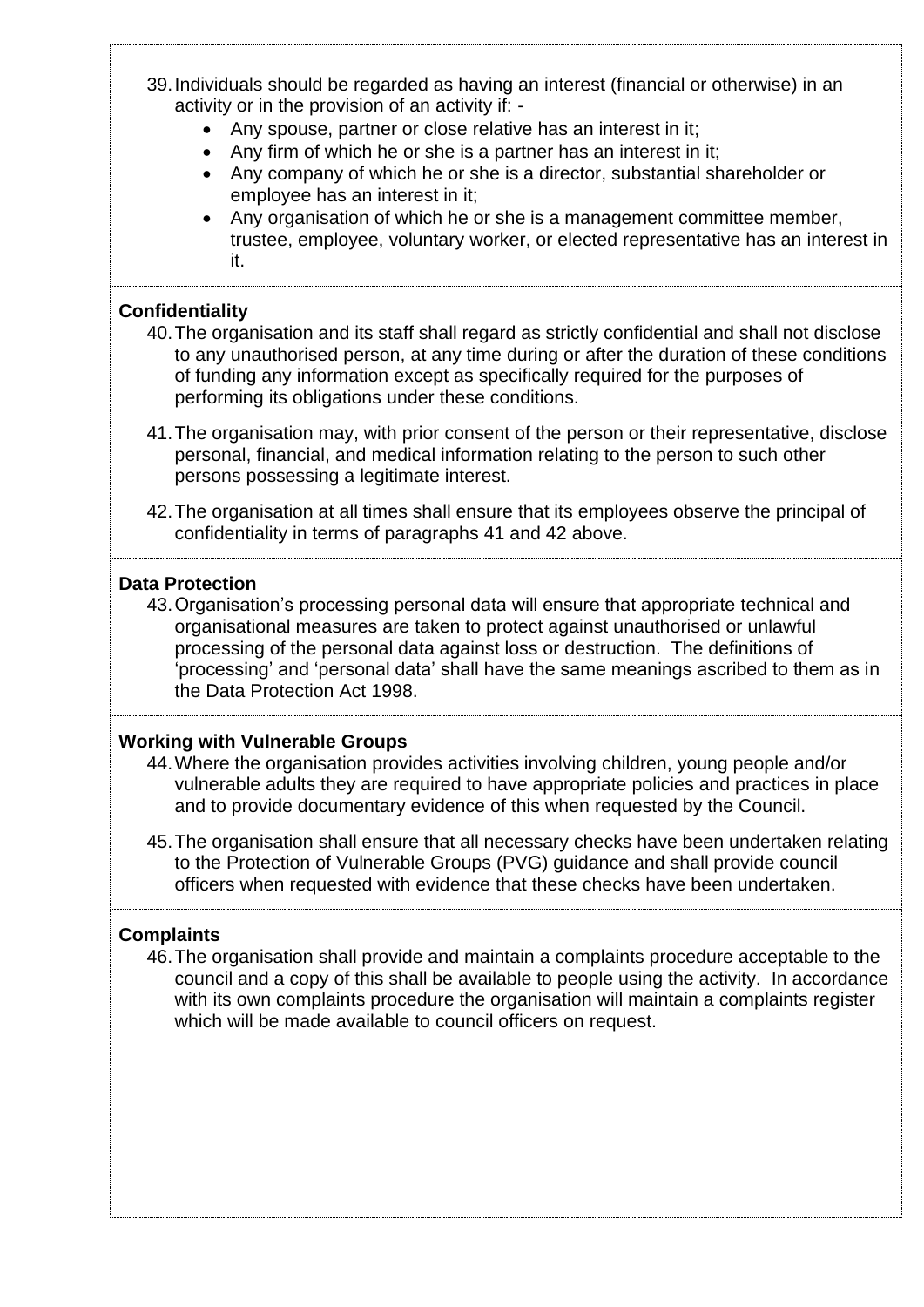# **Publicity**

- 47.The organisation will take positive steps to acknowledge and publicise the support of North Lanarkshire Council in press releases, signage, leaflets or similar documents in relation to the funded activity.
- 48.The organisation will notify the council in advance of any special event e.g. official opening, open day, display or presentations.

#### **Termination of Agreement**

- 49.The conditions outlined in this document will endure until terminated in accordance with the relevant procedures.
- 50.The council may terminate or suspend the grant funding if any of the following events occur:
	- The discovery of financial irregularities within the organisation;
	- The discovery that the applicant organisation or its representatives have made material misrepresentations in the funding application;
	- Failure to comply with council monitoring and evaluation processes;
	- Use of grant funding for non-approved purposes;
	- Insolvency of the applicant organisation;
	- Material breach of these conditions.

# **Funding and Financial Records**

#### **Payment Procedures**

51.The period of funding will start from the date specified on page one of this agreement and payment will be authorised as follows:

# (a) **Recurring Revenue Expenditure**

Following approval of funding, issuing of award letter and funding agreement, payment will be made in three 4-monthly instalments as described on the first page of this agreement. Payment instalments may be altered to reflect individual circumstances.

#### (b) **Other Expenditure**

In some instances, payment will follow proof of expenditure.

# **Staff Salaries**

52.If the funding granted by the council is to support, or partly support, the applicant organisation's staff salaries, then these should be detailed within the application form and set accordingly. Any material deviation from this shall have the prior consent of the Council.

#### **Matched Funding**

- 53.Where an organisation specifies that the activity supported by funding from the Council is also supported from funding from other sources, then the status of this funding must be declared at the time of application. Copies of any paperwork e.g., application form and/or letter of award should be submitted in support of the application.
- 54.If the contribution made by the Council is dependent on receipt of the other funding, then the Council reserves the right to withhold payment of the award until written proof of receipt of this funding has been supplied.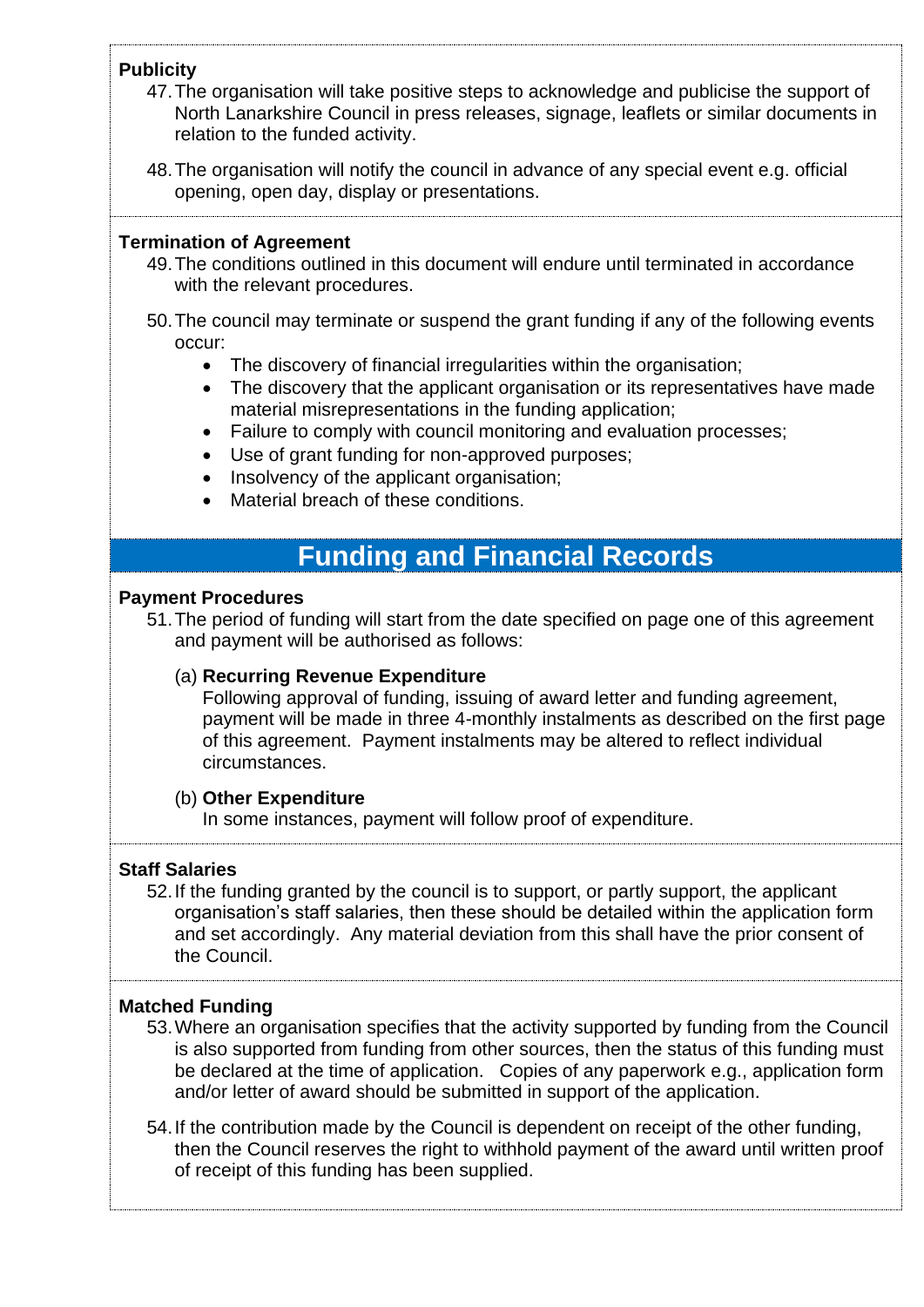### **Alterations to Payments**

- 55.The council reserves the right to withhold or reduce the amount of funding and, if appropriate, reclaim payments or obtain outstanding sums if it appears that the activity or any part of it has not been undertaken in a satisfactory manner in accordance with the conditions of the funding.
- 56.The council reserves the right to adjust the payment of funding, or require repayment, in the event of equipment or facilities provided with the aid of funding being disposed of or appropriated to other users.

### **Surplus Funds**

57.Permission to utilise any surplus funds arising during the life of the grant funding must be requested from the council. In the event of a refusal, surplus funds will either be repaid or be deducted from the next grant payment. Unauthorised use of the funds for a purpose not included in the approved application may lead to funding being terminated.

# **Book Keeping and Accounting**

- 58.The applicant organisation undertakes to ensure that all expenditure and income is properly recorded and all invoices and receipts are retained for inspection by any officer authorised by the Council.
- 59.Annual statement of accounts produced by the applicant organisation should be independently examined or audited as appropriate. Note that, in addition to adhering to any legal or statutory requirements, the following will apply to funding from the council: -
	- If the award from the council is for £100,000 or over then a full professional audit is required;
	- If the award from the council is between £10,000 and £100,000 then an Independent Examination by an appropriately qualified or trained person is required;
	- If the award from the council is for less than  $£10,000$  then an expenditure statement which has been approved by the organisation's management committee, recorded in the minute of the organisation's AGM, and signed by the chairperson and treasurer is required.
- 60.All independently examined and audited accounts must be submitted to the Council within the statutory time frame for their preparation i.e., 9 months after the end of the financial year.
- 61.The council, its internal and external auditors reserve the right to conduct an audit of the organisation's financial records at any time and to discontinue grant funding completely in cases where the conditions of grant are not being adhered to.
- 62.Organisations shall ensure that they retain accounting records, sufficient to provide evidence of the detailed receipt and payment of monies, during any period of grant from the Council for at least 6 years.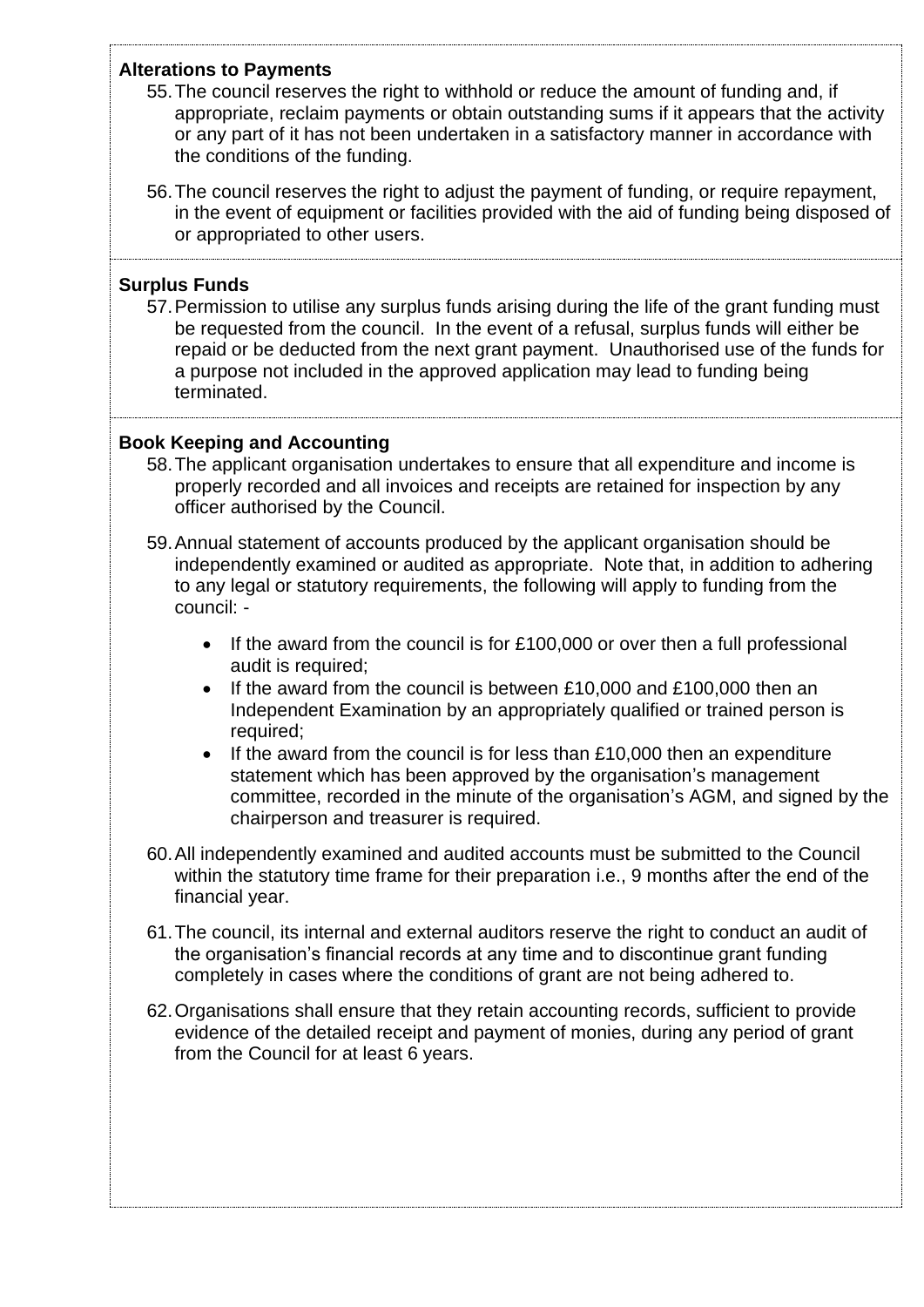| Reporting suspicions of fraud and irregularity<br>63. The applicant organisation has a responsibility to report any suspicions of impropriety,<br>fraud, and irregularity to the council as soon as they come to light. Applicant<br>organisations should not wait for the outcome of investigations before reporting such<br>matters. Any suspicions should be made known to the council. Failure to do so may<br>be considered a breach of the conditions of funding.                                                                                                                                                                                                                                                                                                                                                                                                                                                                                                                                                |
|------------------------------------------------------------------------------------------------------------------------------------------------------------------------------------------------------------------------------------------------------------------------------------------------------------------------------------------------------------------------------------------------------------------------------------------------------------------------------------------------------------------------------------------------------------------------------------------------------------------------------------------------------------------------------------------------------------------------------------------------------------------------------------------------------------------------------------------------------------------------------------------------------------------------------------------------------------------------------------------------------------------------|
| <b>Monitoring and Reporting</b>                                                                                                                                                                                                                                                                                                                                                                                                                                                                                                                                                                                                                                                                                                                                                                                                                                                                                                                                                                                        |
| 64. A monitoring officer will be appointed who will have the following specific tasks: -<br>To act as the local contact point for the organisation;<br>To ensure that the activity is fulfilling its obligations under this agreement;<br>$\bullet$<br>To arrange at least two specific meetings to discuss the progress of the activity;<br>$\bullet$<br>To check and comment on any monitoring reports submitted by the<br>$\bullet$<br>organisation:                                                                                                                                                                                                                                                                                                                                                                                                                                                                                                                                                                |
| 65. The organisation is expected to: -<br>Ensure access by the council's officers and the council's internal and external<br>auditors to all records held by the organisation relevant to the funding;<br>Have internal quality assurance methods in place to objectively monitor the<br>$\bullet$<br>quality of the service;<br>Provide any information reasonably required by the council's monitoring officer,<br>$\bullet$<br>and<br>Submit quarterly monitoring reports during the funding year containing<br>$\bullet$<br>appropriate statistical and financial information. These reports are due as<br>follows: -<br>By the 28th February 2022 (for the period 1 <sup>st</sup> November to 31 <sup>st</sup> January);<br>By the 31 <sup>st</sup> May 2022 (for the period 1 <sup>st</sup> February to 30 <sup>th</sup> April).<br>By 31 <sup>st</sup> August 2022 (for the period 1 <sup>st</sup> May – 31 <sup>st</sup> July)<br>By 30 November 2022 (for the period $1st$ August – 31 <sup>st</sup> October) |
| 66. Any monitoring reports that have been requested should be completed promptly.<br>(N.B. Failure to comply with monitoring requirements will result in future grant<br>applications not being accepted and late monitoring returns will delay the<br>processing of applications).                                                                                                                                                                                                                                                                                                                                                                                                                                                                                                                                                                                                                                                                                                                                    |
| <b>Employment Procedures</b>                                                                                                                                                                                                                                                                                                                                                                                                                                                                                                                                                                                                                                                                                                                                                                                                                                                                                                                                                                                           |
| <b>Personnel Procedures</b><br>67. Organisations and groups are required to recruit, employ and manage staff in a manner<br>which is in line with their own equal opportunities policy and does not support any activity<br>which is discriminatory. They should:<br>Recruit and manage their employees fairly;<br>$\bullet$<br>Provide equal opportunity for all as a continuing feature of their management<br>$\bullet$<br>practices;<br>Develop and train staff to meet the current and future aims and objectives of the<br>$\bullet$                                                                                                                                                                                                                                                                                                                                                                                                                                                                             |
| activity;<br>Handle disciplinary matters within the principles of natural justice;<br>$\bullet$<br>Create and maintain a safe and healthy working environment.<br>$\bullet$                                                                                                                                                                                                                                                                                                                                                                                                                                                                                                                                                                                                                                                                                                                                                                                                                                            |
| Where appropriate the organisation should seek advice from an appropriate third party<br>e.g. Voluntary Action North Lanarkshire (VANL).                                                                                                                                                                                                                                                                                                                                                                                                                                                                                                                                                                                                                                                                                                                                                                                                                                                                               |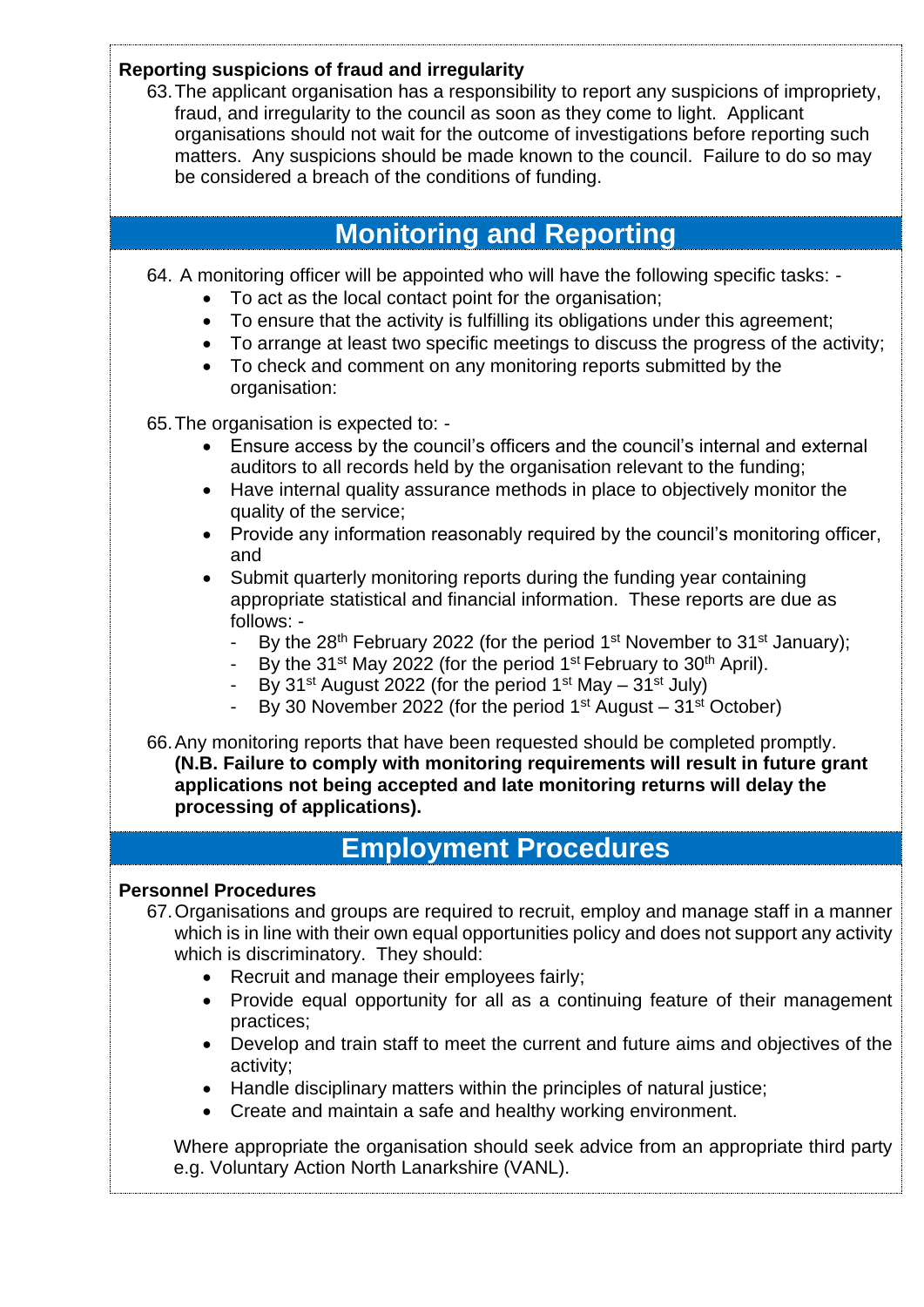68.Individuals employed by the organisation should not be a member of the management committee or Board.

#### **Employer Responsibilities**

69.With prior approval from the council, organisations may use council grant monies to employ staff. This brings responsibilities as an employer and applicant organisations in receipt of such funding should take advice about their responsibilities as employers. Some of these responsibilities are detailed in the following paragraphs but this list is not exhaustive.

#### **Equal Opportunities**

70.Applicant organisations should have an equal opportunities policy which is applied to recruitment and selection, and terms and conditions of employment. Applicant organisations must comply with the legislative framework covering inequality and discrimination.

#### **Maternity and Paternity**

71.Employees have statutory rights with regard to maternity and paternity leave and may also have contractual rights. Where an employee is on maternity or paternity leave, budgetary provision may have to be found to cover their post during their absence. In these circumstances, annual grant monies may be used to pay for additional employment costs but only with the prior written approval of the council. It is anticipated that these costs should normally be met from existing grant funding allocations.

#### **Redundancy**

72.Employees have statutory rights to redundancy payments and may also have contractual rights. Where an employee is made redundant, annual grant monies may be used to meet these additional costs but only with the prior written approval of the council. Efforts should be made to avoid unnecessary redundancies occurring, and it is anticipated that any additional costs should be met from the existing funding allocations.

#### **Fixed Term Contracts**

73.The use of fixed-term contracts by applicant organisations to employ staff is common because of the limited duration of funding. The use of fixed-term contracts does not however absolve the employee or the employer from their statutory responsibilities or duties and in terms of the Employment Relations Act 1999, non-renewal of a fixed-term contract is deemed to be a dismissal. Any contract should state clearly who the employer is. As stated earlier where funding is provided for the employment of staff, it is understood that any such employee is not an employee of the council but of the applicant organisation.

### **Human Rights**

74.Organisations that are formally constituted have liabilities under the Human Rights Act 1998. These organisations should take steps to ensure that where appropriate, they are aware of their responsibilities under the Human Rights Act.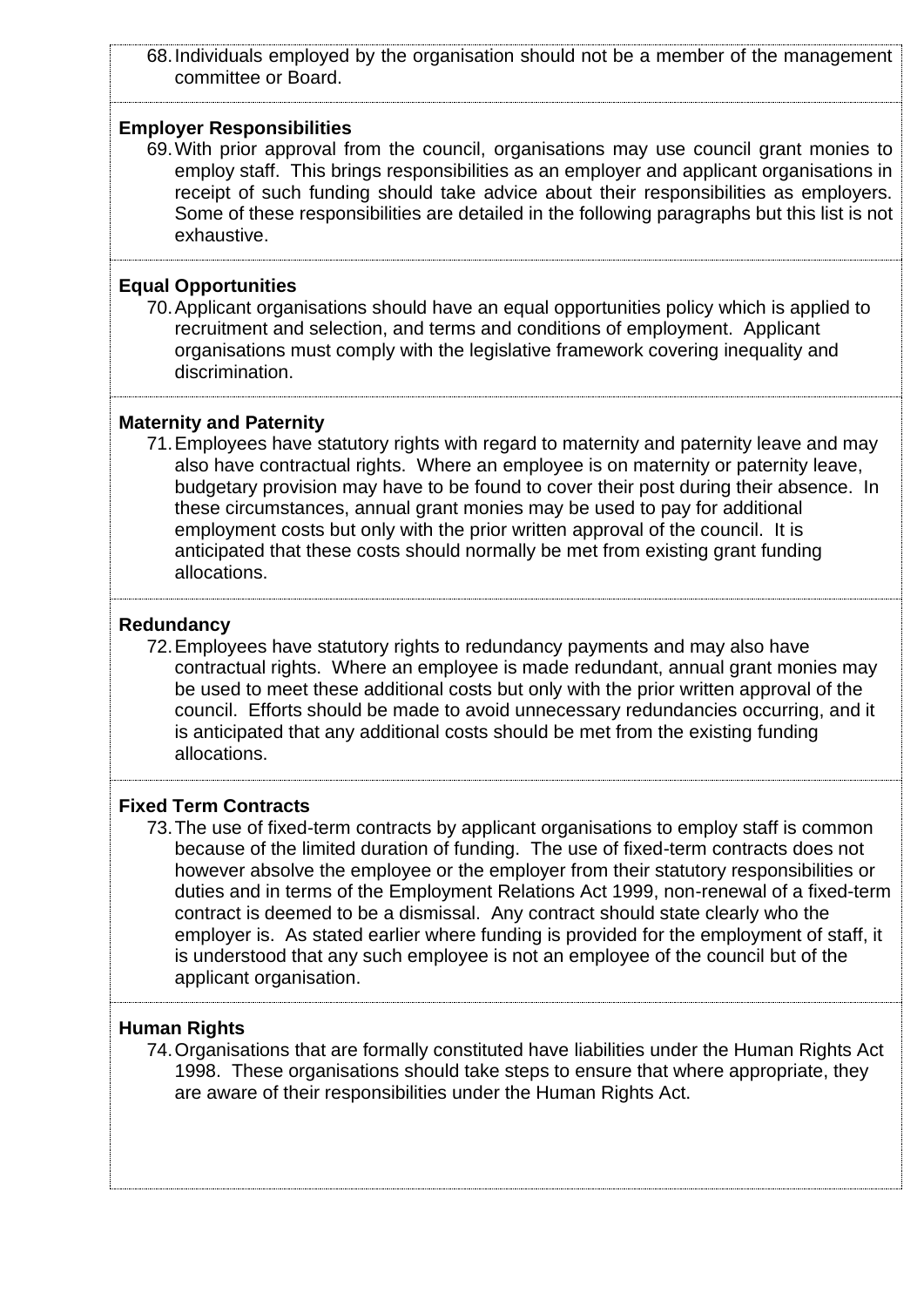# **Purchasing Principles and Asset Management**

#### **Purchasing Principles**

- 75.All purchases, equipment and/or services paid for through the grant award must remain under the ownership of the funded organisation and backed up with receipts. You may be asked to submit these receipts as proof of expenditure and so should retain these for at least 2 years along with all financial records relating to the grant award and its subsequent expenditure. These financial records and any equipment purchased should be made available for inspection by Council Officers if requested;
- 76.The organisation should ensure that there is differing responsibility arrangements in place when purchasing goods and services in relation to: -
	- The placement of orders;
	- The receipt of goods;
	- The authorisation of payment.
- 77.Procurement should be through open competition, unless there are exceptional and convincing reasons to the contrary. Goods and services should be selected on the basis of value for money. A minimum of 3 tenders/quotations are required and sealed bid procedures should be used for all purchases in excess of £10,000 and for any lower-value, but potentially contentious purchases.
- 78.Purchasing should comply with EU Procurement Directives.
- 79.Suppliers should be paid on time, in accordance with contractual agreements, but not in advance of receipt of the goods or services purchased.
- 80.Purchasing should be undertaken to the highest ethical standards, and with fairness to suppliers.
- 81.All contracts should be in writing.
- 82.The applicant organisation undertakes to keep any equipment purchased with grant monies (a) secure, (b) properly maintained and (c) not disposed of without prior permission from the Council.

#### **Property costs**

- 83.Where the grant funds are to be spent either in whole or in part on an activity that involves the lease, purchase or licensing of premises, copies of any documents relating thereto shall be supplied to the council on request.
- 84.In the case of repairs/improvements to preemies, (a) your organisation should own or lease the property (at least five years), and (b) comply with any relevant legislation.

#### **Necessary Permissions**

85.Where the grant funds are being used to construct a new building or extend existing premises, the applicant organisation must ensure that all necessary permissions are obtained prior to work commencing i.e. planning application, building warrant and where necessary owners consent. Additionally in the case of an extension, the organisation must ensure that all existing insurance policies are extended to properly cover the new part of the premises.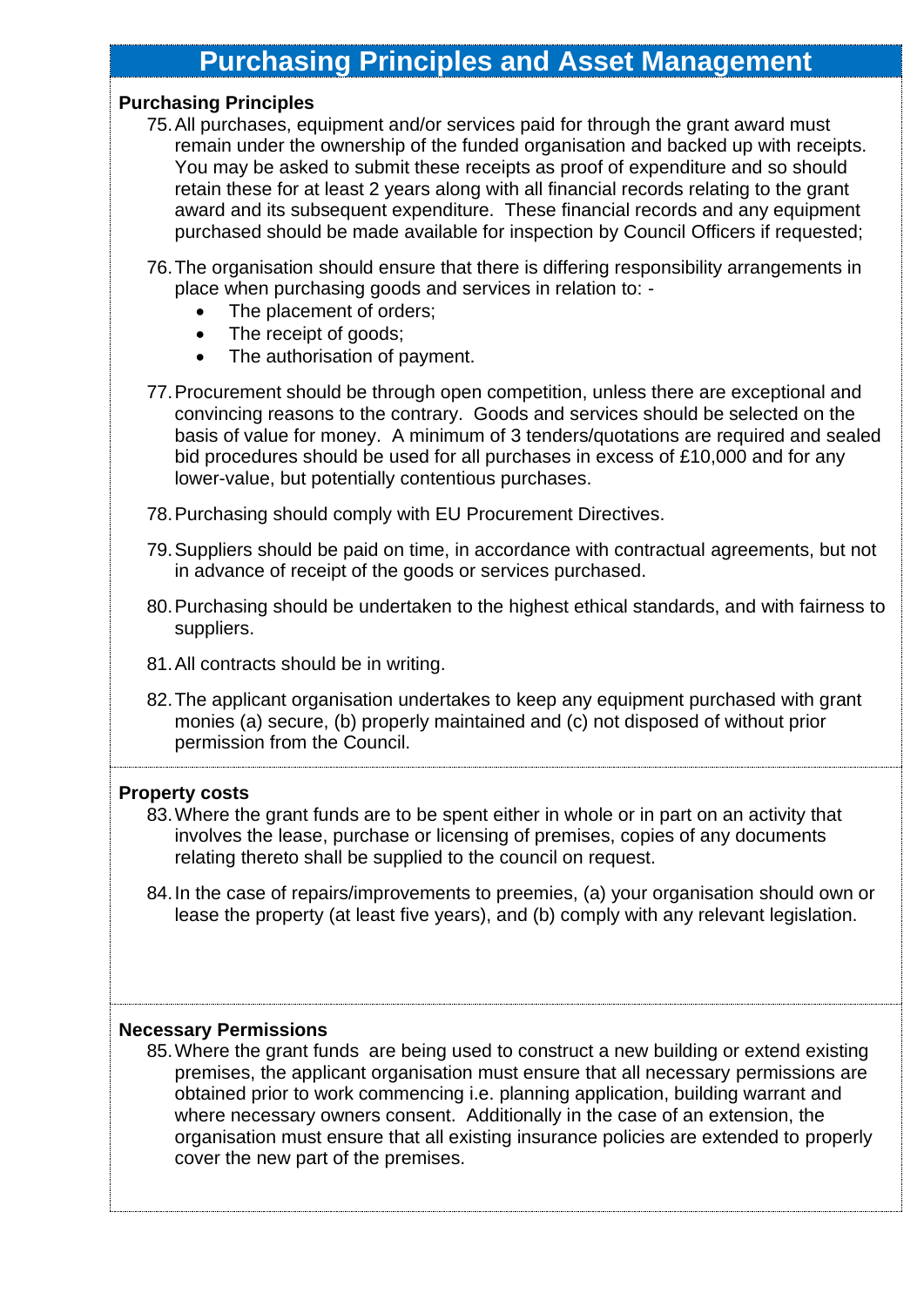### **Ownership of Assets**

- 86.Unless agreed otherwise with the council, all land, buildings and moveable property with a value of £50,000 or more purchased with the aid of a council grant shall be owned by the council and shall not be disposed of during the funding period of the activity without consent of the council. In some cases, for example if the activity terminates prematurely, approval of the council to dispose of the asses will be required, and income from the disposal may need to be returned to North Lanarkshire Council. Where the ownership of such assets is not to rest with the council, then the approval of the council is required before they are purchased.
- 87.Where land, buildings and moveable assets purchased with the aid of a council grant is worth less than £50,000, it is for the council to decide who should own the asset. If the ownership is to rest with someone other than the council, then it is the funded organisations responsibility to take steps to ensure that full value for money is achieved in the management of the assets in question and in realising the full value of all surplus assets.
- 88.Applicant organisations as owners of assets costing more than £2,500 and with a useful life of more than a year must maintain a register of these assets in accordance with normal accounting practice.
- 89.When disposing of assets purchased with the assistance of council grant monies, all applicant organisations as owners should adhere to the general principles that receipts should be maximised and should not generate cash benefits for any individual or realise for a voluntary organisation uncovenanted cash benefit from the investment of public funds.
- 90.The council, or any authorised officer on their behalf, have a right to enter upon any land or buildings to inspect any moveable property or books of account where the land, building or moveable property have been acquired with the aid of a council grant, or where the books of account relate to activity which is receiving or has received an annual grant.
- 91.Any assets acquired or improved with funding will not be sold or otherwise disposed of without the prior written approval of the council. Approval may be withheld if, in the council's opinion, the disposal is not justified, or the disposal would result in the assets being used for a purpose which would not otherwise attract funding from public money.
- 92.In the event that a sum of cash is raised on disposal, the funded organisation shall apply to the council for consent to apply the money to satisfy an objective of the activity or shall repay said sum to the Council.

# **Insurance**

93.The organisation undertakes to properly insure all items and activities undertaken by this organisation. It further undertakes to indemnify the council from all costs and liability arising from its activities and from all claims at the instance of third parties howsoever and whensoever the same may arise which would not have arisen had this contract not been entered into.

94.The applicant organisation shall be responsible for ensuring that appropriate and adequate insurance is maintained throughout the duration of the funding agreement for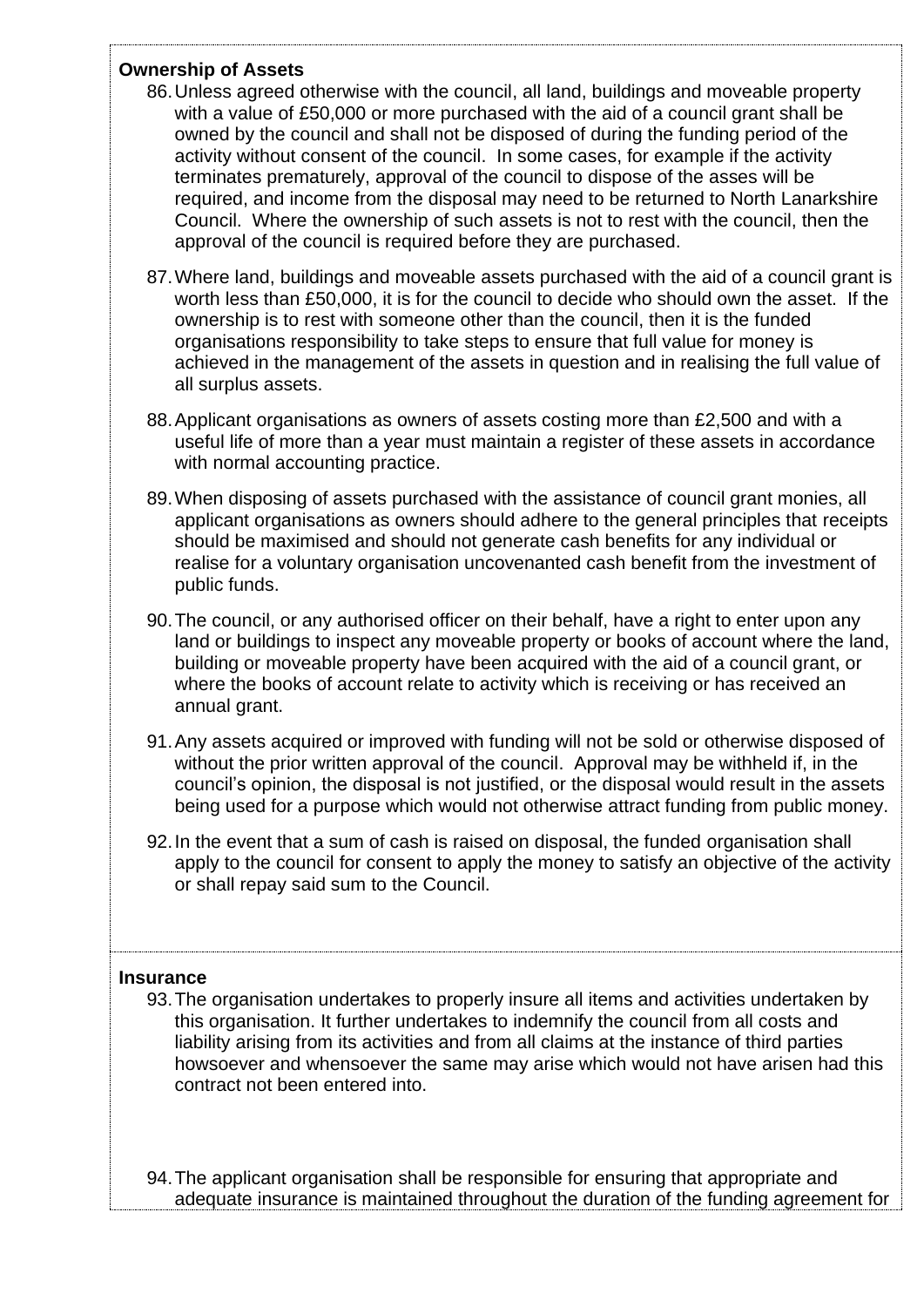employer's liability (£2m), public liability (£5m), building and building contents and will on request provide evidence to the council that such cover has been affected and all due premium payments have been made.

# **Declaration**

The attached "Acceptance of Funding Offer and Funding Agreement" form should be completed and returned by email to [CommunityDevelopment@northlan.gov.uk](mailto:CommunityDevelopment@northlan.gov.uk) within 1 month of formal offer of funding, thus certifying that the applicant undertakes to comply with the foregoing conditions and all other conditions attaching to the offer of an Annual Grant. Applicants are advised that acceptance of the offer will create a legally binding contract which imposes obligations and responsibilities upon the signatories. It is recommended that independent legal advice be sought.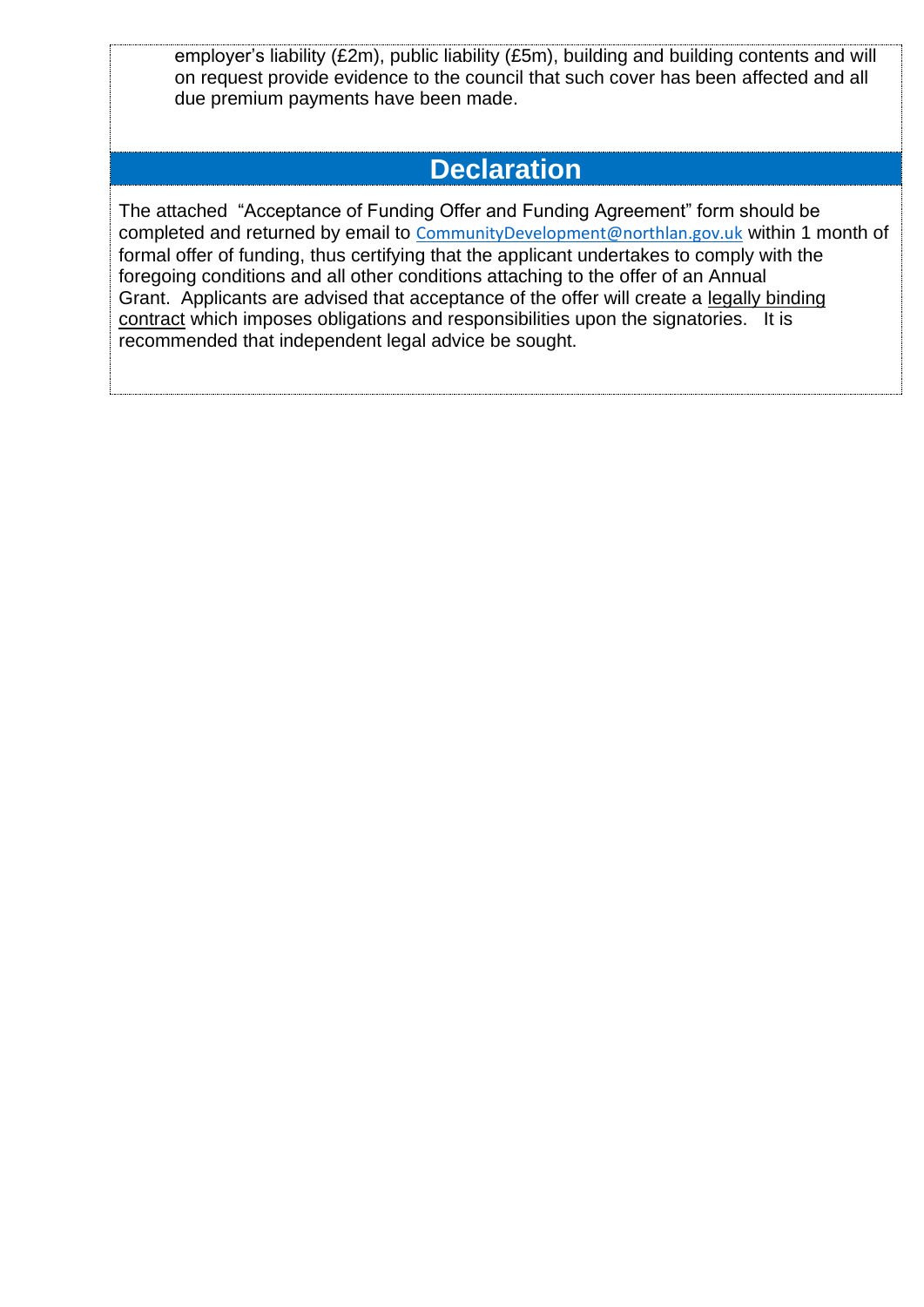# **CAMPSIES GRANT AWARD PROGRAMME (PERFORMANCE MEASURES)**

|                                 |                              | <b>Campsies Grant Awards Programme</b><br>Performance Measures 2021-2022                                                                                                                                                                                                                                       |               |                    | North<br><b>Lanarkshire</b><br>Council |
|---------------------------------|------------------------------|----------------------------------------------------------------------------------------------------------------------------------------------------------------------------------------------------------------------------------------------------------------------------------------------------------------|---------------|--------------------|----------------------------------------|
| Name of<br>Organisation         |                              | Ref No.                                                                                                                                                                                                                                                                                                        | CAM-          | Amount of<br>Award | £                                      |
| <b>Services and activities:</b> |                              | Please provide an update on the programmes / initiatives / groups / services that you referred to within the funding<br>application, include a general description of work undertaken during the monitoring period and provide any relevant<br>statistics such as participant numbers, sessions delivered etc. |               |                    |                                        |
|                                 | <b>Services / Activities</b> |                                                                                                                                                                                                                                                                                                                | <b>Update</b> |                    |                                        |
|                                 |                              |                                                                                                                                                                                                                                                                                                                |               |                    |                                        |
| <b>Statistics:</b>              |                              | Number of children (under 12) accessing service / activity                                                                                                                                                                                                                                                     |               |                    |                                        |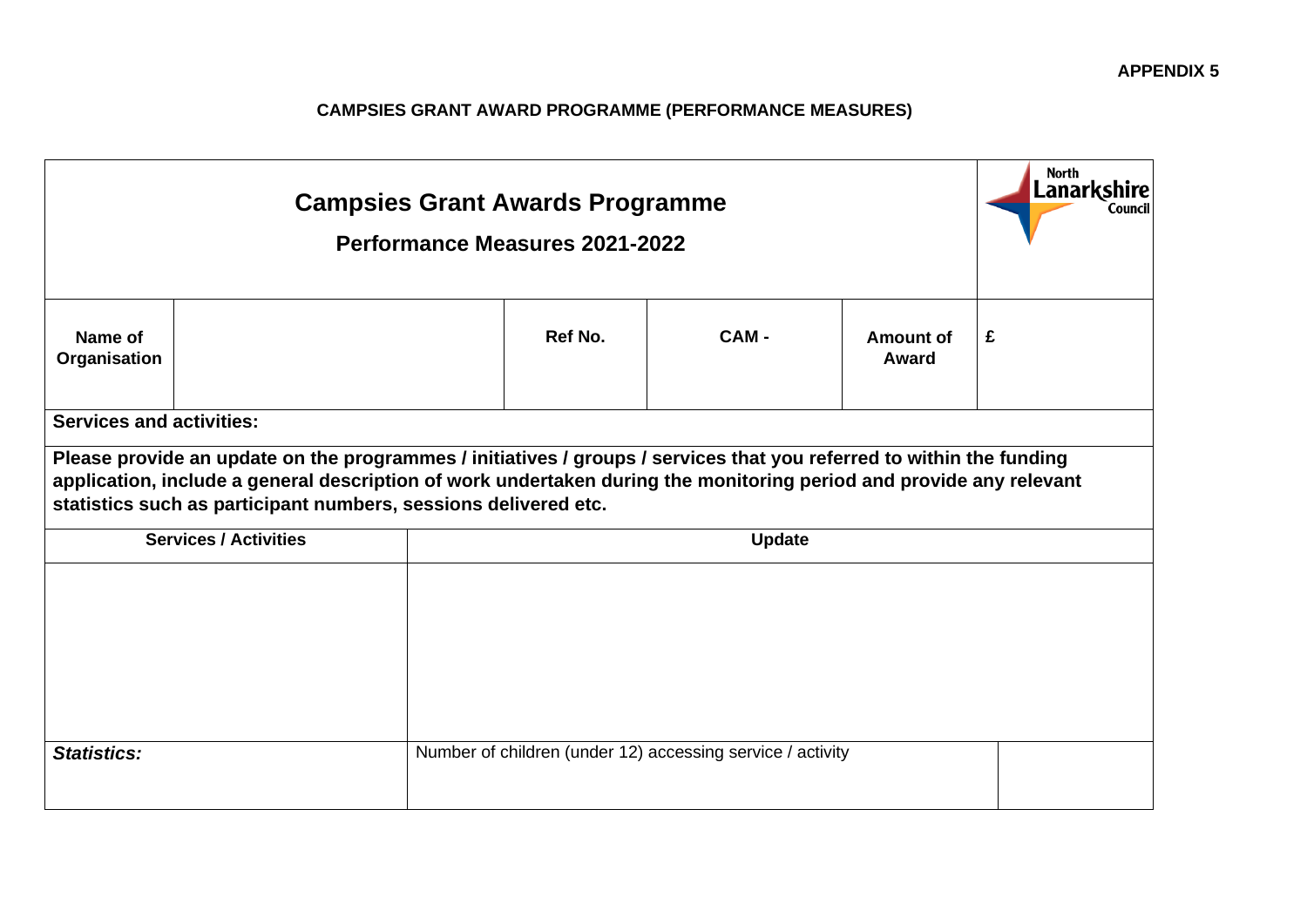| Use N/A for not applicable     |                                                                                                       |            |           |
|--------------------------------|-------------------------------------------------------------------------------------------------------|------------|-----------|
|                                | Number of young people (12-25) accessing service / activity                                           |            |           |
|                                | Number of adults (26-50) accessing service / activity                                                 |            |           |
|                                | Number of older adults (50+) accessing service / activity                                             |            |           |
|                                | Number of sessions delivered                                                                          |            |           |
|                                | Did you deliver or target services to any areas of poverty or deprivation?                            | <b>Yes</b> | <b>No</b> |
|                                | If yes, which communities were targeted:                                                              |            |           |
| <b>Evaluations / evidence:</b> | Is there any evaluations or other evidence available in relation to this<br>service or activity?      | <b>Yes</b> | <b>No</b> |
|                                | If yes, please list the items available (this will help us, should further reporting be<br>required): |            |           |

| Did any of your services/activities support children and young people reach their potential? | Yes | No |
|----------------------------------------------------------------------------------------------|-----|----|
|                                                                                              |     |    |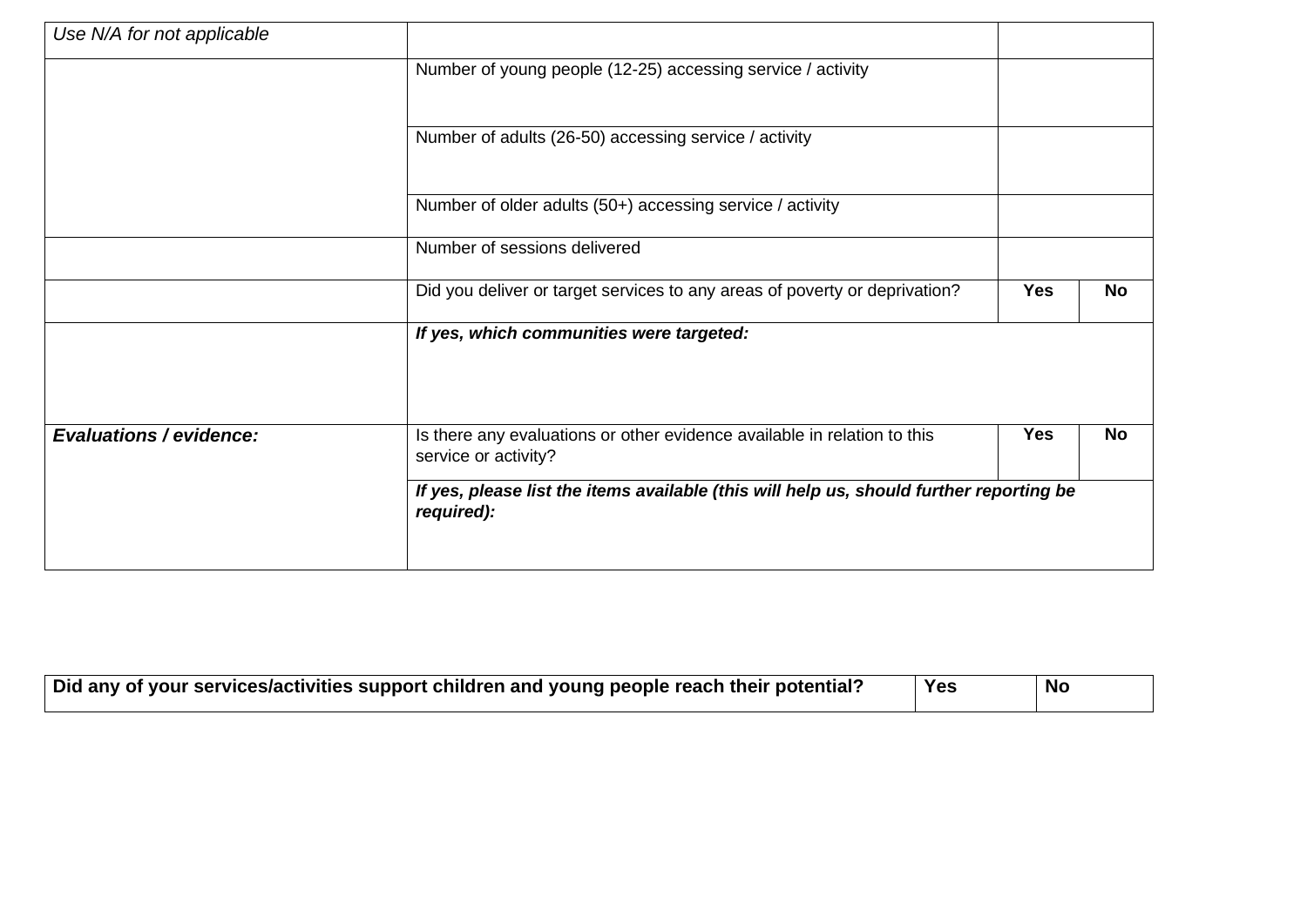| If yes, please provide a short commentary:                                             |            |           |
|----------------------------------------------------------------------------------------|------------|-----------|
|                                                                                        |            |           |
|                                                                                        |            |           |
|                                                                                        |            |           |
| Is there any specific health and wellbeing outcomes/impacts to report for this period? | <b>Yes</b> | <b>No</b> |
| If yes, please provide a short commentary:                                             |            |           |
|                                                                                        |            |           |
|                                                                                        |            |           |
|                                                                                        |            |           |
|                                                                                        |            |           |
|                                                                                        |            |           |
| Did you provide any services/activities which enhanced participation, capacity, and    | <b>Yes</b> | <b>No</b> |
| empowerment within local communities<                                                  |            |           |
| If yes, please provide a short commentary:                                             |            |           |
|                                                                                        |            |           |
|                                                                                        |            |           |
|                                                                                        |            |           |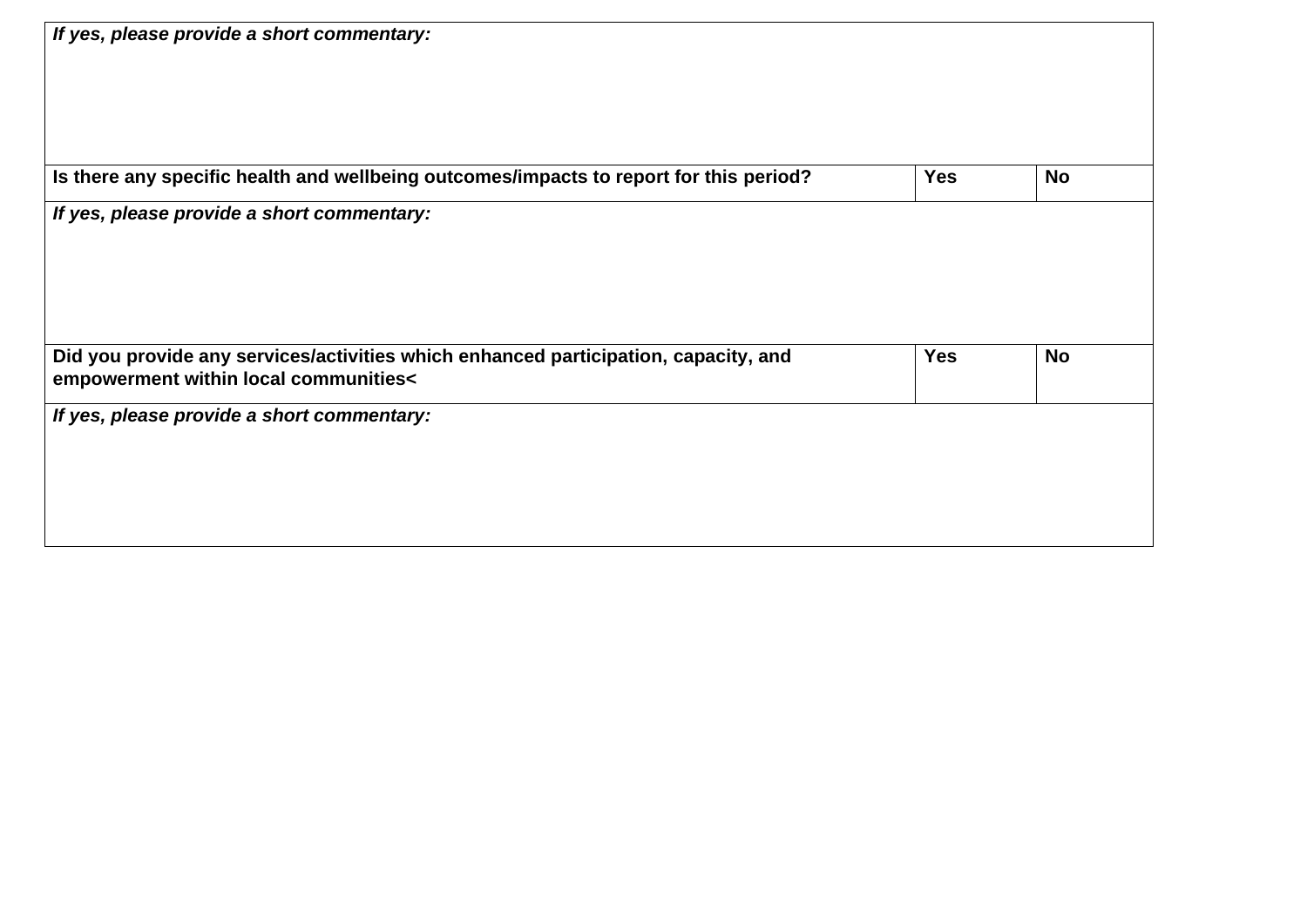| <b>Description</b> | <b>Expenditure</b>                                                                                      | <b>Comments</b> |           |
|--------------------|---------------------------------------------------------------------------------------------------------|-----------------|-----------|
| <b>Description</b> | <b>Expenditure</b>                                                                                      | <b>Comments</b> |           |
|                    |                                                                                                         |                 |           |
| available.         | Please confirm that all expenditure has been recorded and where appropriate that receipts /invoices are | Yes             | <b>No</b> |
|                    | Please list any purchases of equipment or other assets over the value of £350                           |                 |           |